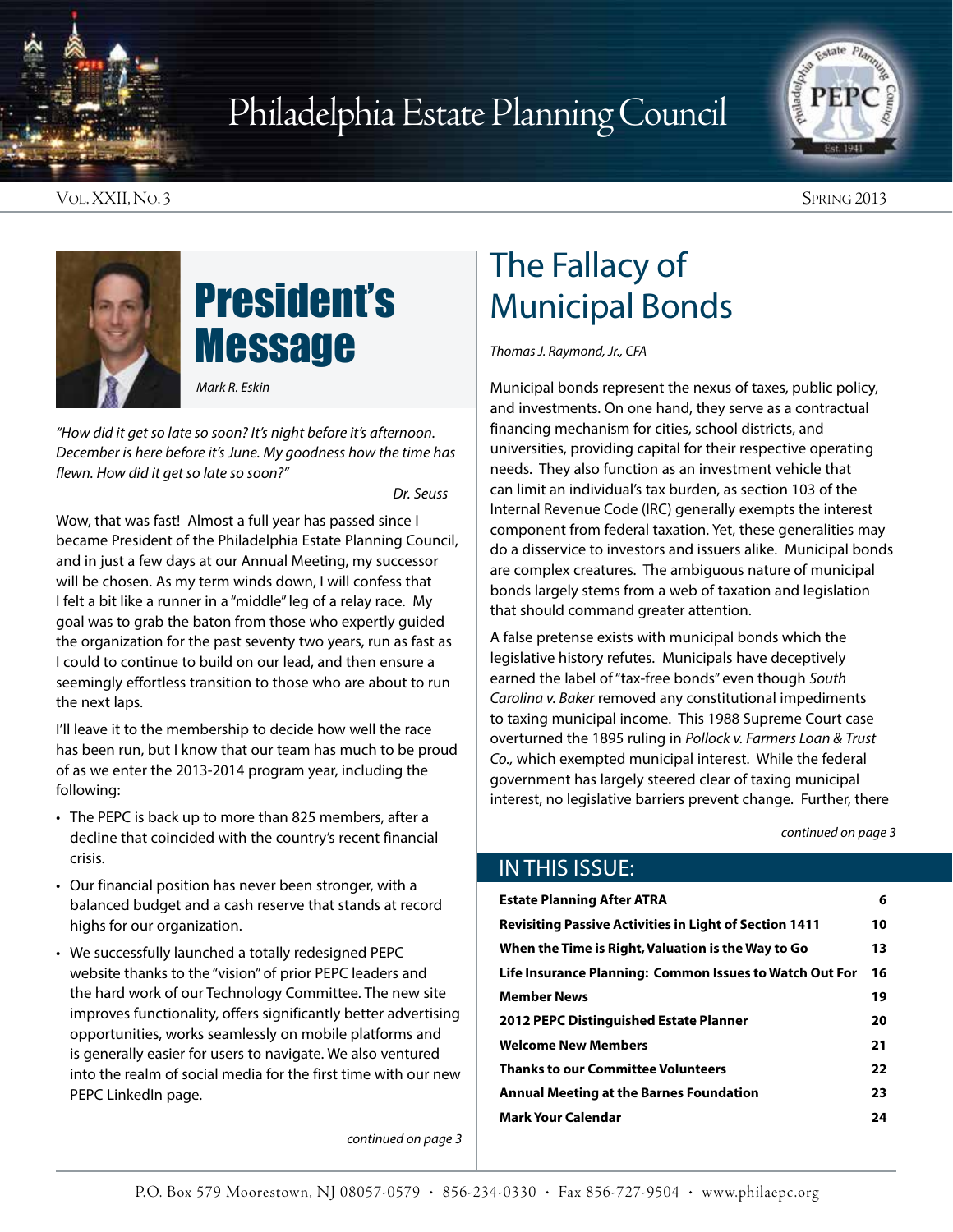### PEPC Officers and Directors 2012 - 2013

#### **Officers**

President:

- Mark R. Eskin meskin@janney.com Stedmark Partners at Janney Montgomery Scott LLC, 215-665-6394
- Vice President:

Kathleen S. Kinne Kathleen.kinne@gs.com Goldman Sachs Trust Company N.A., 302-778-5412

#### Treasurer:

Rebecca Rosenberger Smolen, Esq. Rebecca@Balalaw.com Bala Law Group, 610-624-3391

#### Secretary:

Douglas S. Simon, M.D. douglas.s.simon@DB.com Deutsche Bank Alex Brown, 215-854-1550

Immediate Past President: Alan Mittelman, Esq. amitt@lawsgr.com Spector Gaden & Rosen P.C., 215-241-8912

#### **Directors**

Term Expiring in 2013: Samuel T. Freeman, III, Freeman's, 267-414-1222 Rise Newman, Law Offices of Rise P. Newman, LLC, 215-670-0055 Jay Perlman, owR Opinion, 201-857-1243 Michael S. Schiff, J.D., Glenmede Trust Company, N.A., 609-430-3112 Term Expiring in 2014: Deborah L. Chiumento, Lau Associates, 302-792-5955 x302 Mary LeFever, Hub International, 484-344-4608 John McCabe, First Republic Trust Company of Delaware LLC, 302-777-2792 Richard Schwartz, Pepper Hamilton LLP, 215-981-4457 Term Expiring in 2015: John T. Boxer, Morgan Lewis & Bockius, LLP, 215-963-5144 J. R. Burke, CLU, ChFC, CFP, Perspective Financial Group LLC, 610-854-0035 Peggy Robus, CPA, MT, BDO USA, LLP, 215-940-7858 Walter H. Van Buren, CBIZ Wealth Management, 610-862-2290 Term Expiring in 2016 Andrew J. Haas, Esq., Blank Rome LLP, 215-569-5479 Huldah A. Robertson, CFP®, Glenmede Trust Company, N.A., 215-419-6976 Adam T. Sherman, Firstrust Financial Resources, LLC, 215-640-3820 Nina B. Stryker, Esq., Obermayer Rebmann Maxwell & Hippel LLP, 215-665-3057

#### Newsletter Co-Editors:

David J. Bloom, J.D., CFP® 215-585-1260 Hawthorn, PNC Family Wealth, david.bloom@hawthorn.pnc.com Andrew J. Haas, Esq., 215-569-5479 Blank Rome LLP, Haas-A@BlankRome.com



## 2013 Annual PEPC Golf and Tennis Outing

### Monday, June 3

| <b>Golf Registration:</b>                          | 10:30 a.m. - 12:00 p.m.   |
|----------------------------------------------------|---------------------------|
| <b>Lunch Buffet:</b>                               | 11:15 a.m. $-$ 12:30 p.m. |
| <b>Golf Tee Time:</b>                              | 12:30 p.m.                |
| <b>Tennis Grass Court Clinic</b><br>& Round Robin: | $2:30 - 4:30$ p.m.        |
| <b>Roundtable Program:</b>                         | $4:00 - 5:30$ p.m.        |
| <b>Reception: Cocktails</b><br>& Hors D'oeuvres:   | 6:00 p.m.                 |
| Dinner:                                            | 7:00 p.m.                 |

#### **GOLF, LUNCH and DINNER**

**St. David's Golf Club 845 Radnor Street Road Wayne, PA 19087-2716** 

#### **TENNIS**

**Merion Cricket Club 325 Montgomery Avenue Haverford, PA 19041**

**For information contact the PEPC Office at 856-234-0330 or staff@philaepc.org**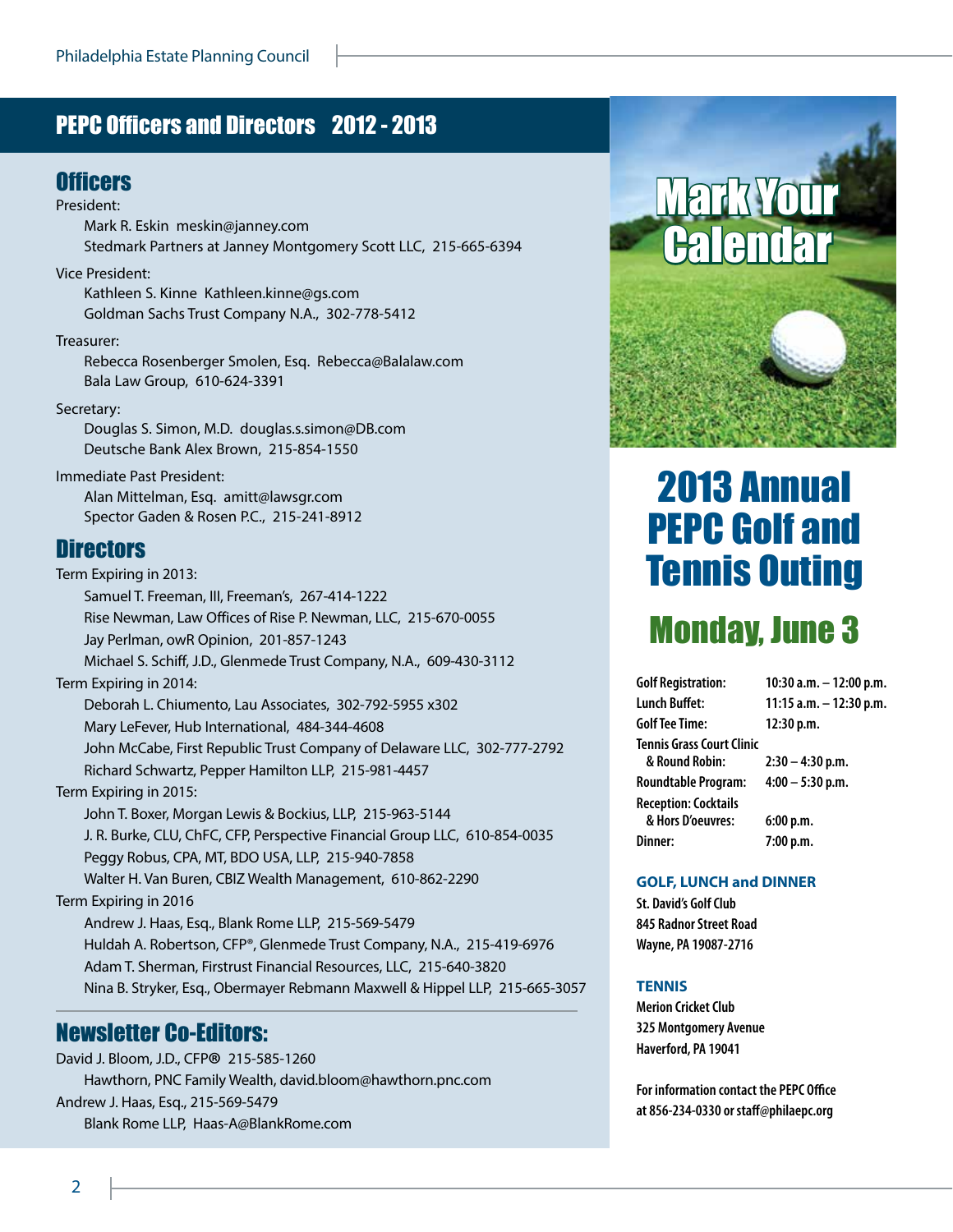### President's Message continued Municipal Bonds continued

- Our Board and Sponsorship Committee developed a far more comprehensive and "common sense" approach to PEPC sponsorship and advertising, and for the first time welcomed three "Platinum Sponsors" - Pennsylvania Trust, Freeman's Auctioneers, and Glenmede. Those organizations dug particularly deep into their corporate coffers to support everything we do as an organization all year long, and set the standard for all of our other sponsors to follow.
- In recent months we've had the very pleasant problem of selling out numerous events, including a monthly program at Union League, a Roundtable presentation, an Ethics Forum and our ever-popular golf and tennis outing.
- The "crown jewel" of the program year will almost certainly be our upcoming Annual Meeting at the new Barnes Foundation on the Benjamin Franklin Parkway on May 9th. More than twenty sponsors are contributing in a very significant way to help offset the substantial cost involved. We fully expect that the spectacular venue, and the draw of two terrific speakers, will re-energize an event that for many years has been the PEPC's "signature" program.

As proud as I am of these and so many other accomplishments, none of them would have been possible without the hard work and dedication of so many people. Our Board of Directors, committee chairs, committee members, and administrative staff (Denise Downing and her team) work tirelessly behind the scenes to make all of these good things happen, and for their efforts I am deeply grateful.

Finally, I could not be more excited about the "runners" to whom I am about to pass the baton. The Executive Officers of the PEPC who will rise through the Chairs over the coming years are an unbelievably dedicated, talented and passionate bunch. With the continued help and support of our Board, committees and general membership, they will continue to deliver fresh ideas (stay tuned for an announcement about our new "Drop-In" happy hours…), terrific substantive programming, and highly enjoyable professional networking opportunities.

After nearly fifteen years of PEPC involvement, this past year has been a remarkable experience for me, both professionally and personally. Thank you again for allowing me to play a small role in the continued success of such a terrific organization. Best wishes to everyone for a professionally rewarding, relaxing and enjoyable summer.

may be a greater willingness to tax municipal interest as the federal government finances are in a dire state with close to \$16 trillion in debt outstanding. As the fifth largest itemized deduction/credit, the exemption poses a ripe opportunity for the federal government to examine to raise revenues<sup>1</sup>.

 Speculation may occur regarding taxing municipal bonds, but they did enter 2013 with added appeal as their coupon escaped the clutches of the newly enacted 3.8 percent Medicare tax on unearned income above certain adjustable gross income (AGI) thresholds. Counter-intuitively, high income earners do not have a monopoly on municipal bond ownership, even though they would derive the largest tax advantage. Only 58 percent of municipal bond holders have an income greater than  $$200,000^2$ . Therefore, to maintain progressivity, taxation on municipal interest would have to be targeted. Yet, a focused tax on municipals would likely bring unintended consequences rattling the entire market, beyond inflicting a higher tax burden on the affluent. The value of outstanding municipals could fall upwards of \$200 billion as interest rates rise to adjust for their reduced aftertax appeal<sup>3</sup>. This diminution in value could prove temporary, but would exact some degree of pain on all municipal holders irrespective of income levels.

Despite being heralded as a tax-advantaged investment, municipals are a more significant public policy mechanism. Typically, municipals carry a lower coupon than corporate or sovereign bonds of comparable maturity and credit quality. As such, they serve as a cheaper financing tool for issuers. The Congressional Budget Office estimates that 80 percent of benefit of income tax exclusion and corresponding reduced financing cost flows through to the issuer<sup>4</sup>. The importance should not be understated as state and local governments employ 19.6 million people<sup>5</sup>. The public policy benefit appears to be of greater significance than the incremental tax advantage that accrues to the bond holders.

Municipalities will continue to have a borrowing need even if taxation on interest is enacted. If that occurred, financial plans would be recalibrated in recognition of increased borrowing costs. Higher interest rates could create unforeseen

#### *continued on page 4*

#### *1 IRS Statistics and JP Morgan*

- *2 Obama's Job Bill Would Hit Munis, Barron's, September 13th, 2011 & IRS Tax Statistics*
- *3 Tax Breaks on Muni Bonds Draw Scrutiny, Wall Street Journal, December 11th, 2012*
- *4 Municipal-Bond Interest Exclusion, Wall Street Journal, December 23rd, 2012*
- *5 Census Bureau Annual Survey of Public Employment and Payroll Summary Report: 2010*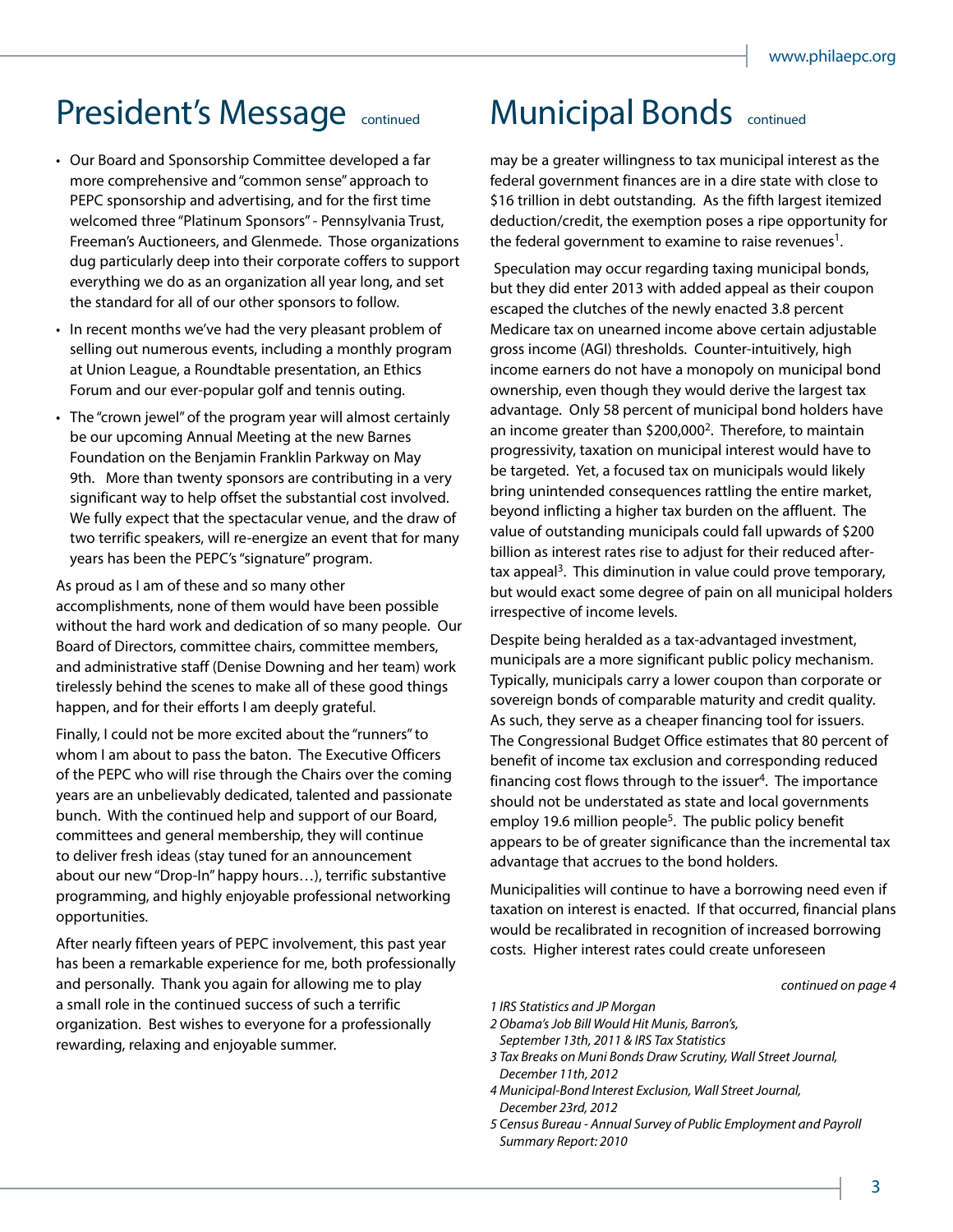### Municipal Bonds continued

outcomes, such as reduced public sector employment, as more outlays are devoted to debt service. Importantly, nearly three-quarters of all infrastructure investments made in the United States, which typically create jobs, are financed by municipal bonds<sup>6</sup>. Our elected officials should examine all potential outcomes before proceeding with increased taxation of municipal bonds.

#### **A. State Taxation**

The municipal bond universe is decidedly eclectic with approximately 50,000 issuers<sup>7</sup>. Accordingly, the taxation at state and local levels is quite varied. Generally speaking, municipal interest is exempt from state and local level taxation, but only if the bond holder has primary residence in the respective area of the issuer. For example, a Pennsylvania resident may not be assessed state, local, or federal taxes on a Pennsylvania municipal. However, he would be assessed state and local taxes on a municipal bond from New York. The constitutionality of this tax scheme has been challenged. In 2008, the Supreme Court in *Department of Revenue of Kentucky v. Davis* upheld that the taxation of out-of-state bonds, but not in-state bonds, does not violate the Interstate Commerce Clause. Consequently, many residents of high tax states, such as California or New York, will continue to have a higher embedded hurdle rate to invest in out-of-state issues.

| <b>State</b>         | <b>Tax Assessed on</b><br><b>State's Own Bonds</b> | <b>Tax Assessed on</b><br><b>Other State's Bonds</b> |
|----------------------|----------------------------------------------------|------------------------------------------------------|
| Alaska               | No                                                 | No                                                   |
| District of Columbia | No                                                 | No                                                   |
| Florida              | No                                                 | No                                                   |
| Illinois             | Yes                                                | Yes                                                  |
| Indiana              | No                                                 | No                                                   |
| lowa                 | Yes                                                | Yes                                                  |
| Nevada               | No                                                 | No                                                   |
| Oklahoma             | Yes                                                | Yes                                                  |
| South Dakota         | No                                                 | No                                                   |
| Texas                | No                                                 | No                                                   |
| Utah                 | Yes                                                | Yes                                                  |
| Washington           | No                                                 | No                                                   |
| Wisconsin            | Yes                                                | Yes                                                  |
| Wyoming              | No                                                 | No                                                   |

**State Taxation of Municipal Bonds for Individuals**

*Source - FMS Bonds, 2009*

*6 House of Representatives Resolution 112, March 13th, 2013 7 Top 10 Differences Between Municipal Bonds and Corporate Bonds, Fitch, February 1, 2010 8 Source – Ned Davis Research*

Oversimplification would not be advisable when considering local and state taxation of the municipal landscape. In fact, there are several states that do not tax their residents on ownership of out-of-state bonds. At the same time, there are some states that do tax their residents on their respective issuance. Yet, many of these latter states do exempt certain municipal issuance. Utah is an interesting case as it exhibits a protectionist approach. It only taxes income earned on a municipal bond issued by another state if such other state imposes a tax on Utah issuance. Without a close examination of the state specific particularities of the municipal landscape an investor could be subject to sub-optimal results.

#### **B. Relationship between Yields and Taxation**

The relationship between yield and tax rates is inexact. For instance, with the current highest marginal federal tax bracket at 39.6 percent, one would intuitively think that the yield of a municipal bond would be 60.4 percent of a taxable issue, such as a US Treasury bond, of comparable maturity. This relationship tends not to exist. There will surely be some bond issues in the over \$3 trillion municipal universe that at a given point exhibit this yield harmony, but that situation is very much an exception.

Prior to 2008, municipals had a mean yield of 76 percent and 88 percent to comparable Treasuries for five and thirty year maturities, respectively<sup>8</sup>. There appeared a natural arbitrage opportunity, particularly for longer maturity issues that traded closer to Treasuries as a result of an embedded risk premium due to future tax policy uncertainty. This relationship broke down in 2008 as the financial crisis engulfed the economy and fear was ubiquitous. To help resuscitate the economy, the Federal Reserve embarked on an unconventional quantitative easing program that purchased Treasuries to drive down yields and corresponding borrowing costs. Concurrently, investors fled to Treasuries due to their perceived safety. The Municipal/Treasury ratio has resided above 100 percent in large part since and even temporarily exceeded 200 percent for certain maturities during the heights of the financial crisis. This yield disharmony illustrates that multiple factors impact municipal pricing, not just taxes alone.

#### **C. Build America Bonds and Private Activity Bonds**

Precedent already exists for taxable municipal bonds. In an effort to stimulate the domestic economy, the 2009 The American Reinvestment and Recovery Act created section 1531, launching the Build America Bond (BAB) program.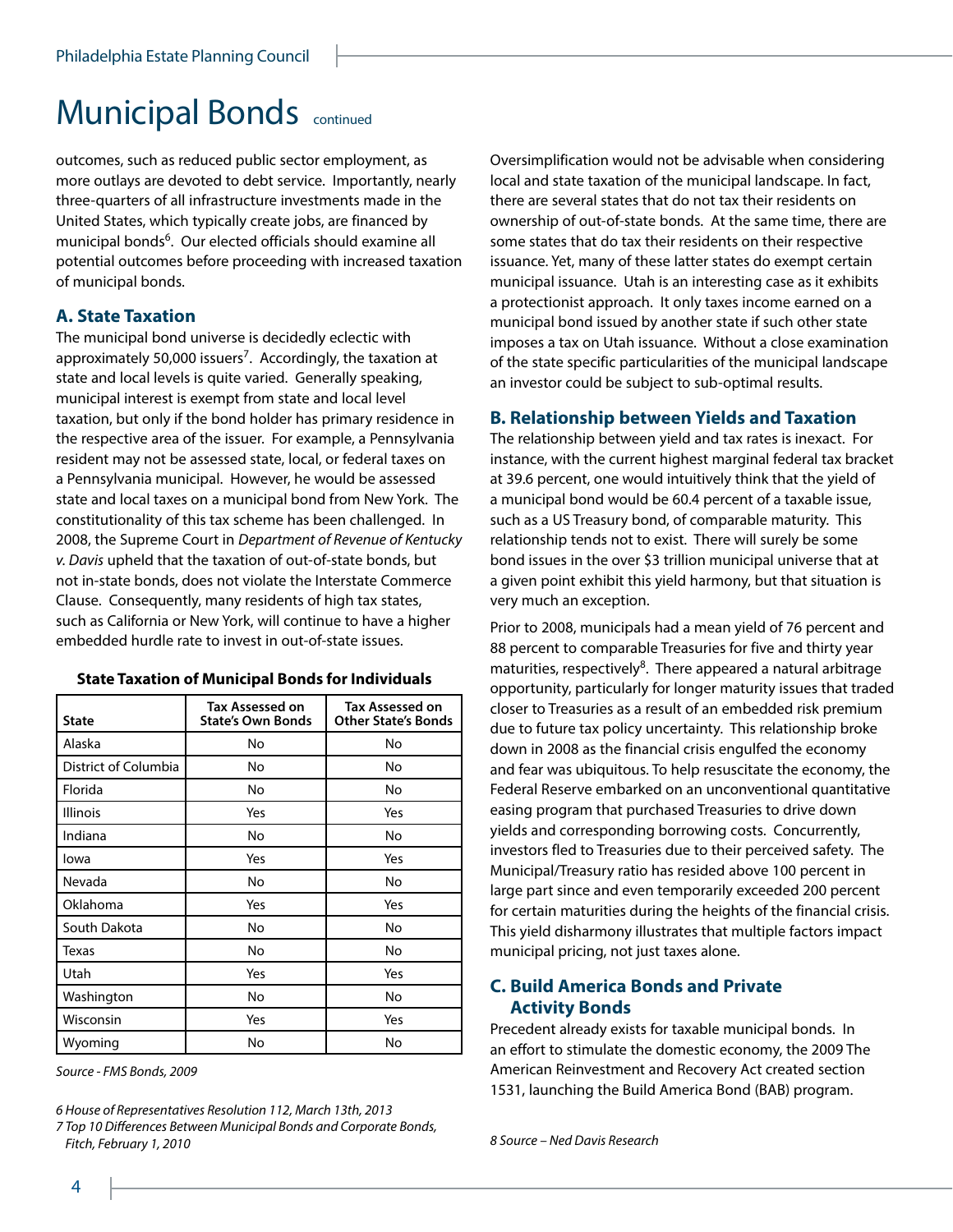The intent of the BAB's program was to lower the cost of borrowing for state and local governments paving the way for large scale, job creating projects, including infrastructure initiatives. The federal government directly subsidized 35 percent of the borrowing cost, which effectively made a component of the coupon a Treasury bond. Therefore, part of the yield for BAB's was taxable at the federal level and the coupon increased commensurately. This enticed a new ownership constituency, such as foreign buyers, which had largely avoided municipal bonds as they derived no tax benefit.

The BAB's program expired at the end of 2010, but it impacted the municipal market in several ways. The reduced borrowing costs helped save billions at a time when municipal balance sheets were in a precarious state as a result of the recession. For instance, the state of California, which issued about \$14 billion of BAB's, reportedly saved in excess of \$1 billion in borrowing costs<sup>9</sup>. Also, because the BAB program was temporary, municipalities expedited bond issuance knowing that their future financing costs could escalate. Consequently, BAB's issuance in 2010 was almost twice that of 2009. This had the effect of cannibalizing future supply as overall issuance in 2011 fell by close to \$145 billion. Wary of the impact of excess supply on bond prices, investors retreated and the municipal market experienced negative monthly fund flows from November 2010 to May 2011. The combination of diminishing investor demand and escalating supply led to a -1.8 percent return for the Barclays Municipal Index (1-10 Year Maturity) in the last two months of 2010. Municipal pricing cannot escape the fundamental force that if demand cannot absorb new supply, pricing will be affected adversely.

Private activity bonds are akin to BAB's in that they are a breed of taxable municipal bonds. To maintain a limited tax-exempt status, the bond proceeds must be used for a qualified purpose as defined in sections 142 through 145, and 1394<sup>10</sup>. They are often used as a financing tool for larger projects undertaken by a private group, such as high-speed rail facilities and airports. Yet, the boundaries for application of the bond proceeds are quite broad as issuance for student loans, mortgages, and farm property may achieve qualified status.

The benefit of these bonds has the ability to directly accrue to a private constituency, more so than the general

*9 Another Blow to State Budgets: Build America Bonds End, CNN Money, December 22, 2010*

*10 IRS Publication 4078 (Rev. 9-2005) - Tax-Exempt Private Activity Bonds IRS Compliance Guide*

public<sup>11</sup>. Generally, private activity bonds meet the following thresholds:

- a) More than 10% of proceeds for private business use and
- b) More than 10% of principal or interest payment is secured by property interest for private business use or derived from payments for property for private business use.

Also, a bond may be classified as private activity bond if 5 percent or \$5 million (whichever is less) of proceeds is used to originate or finance loans to a non-government entity. Thus, these bonds may resemble a corporate issue. To rein in potential abuses, section 146 stipulates a volume cap for certain types of private activity bonds, such as high speed rail facilities. Another defining feature is that, irrespective of the end use of the proceeds, private activity bonds are subject to the federal Alternative Minimum Tax. Consequently, the interest rate for private activity bonds typically carry a higher rate due to their less attractive tax attributes.

*continued on page 6*

*11 IRS Publication 550 (Cat. No. 15093R)*

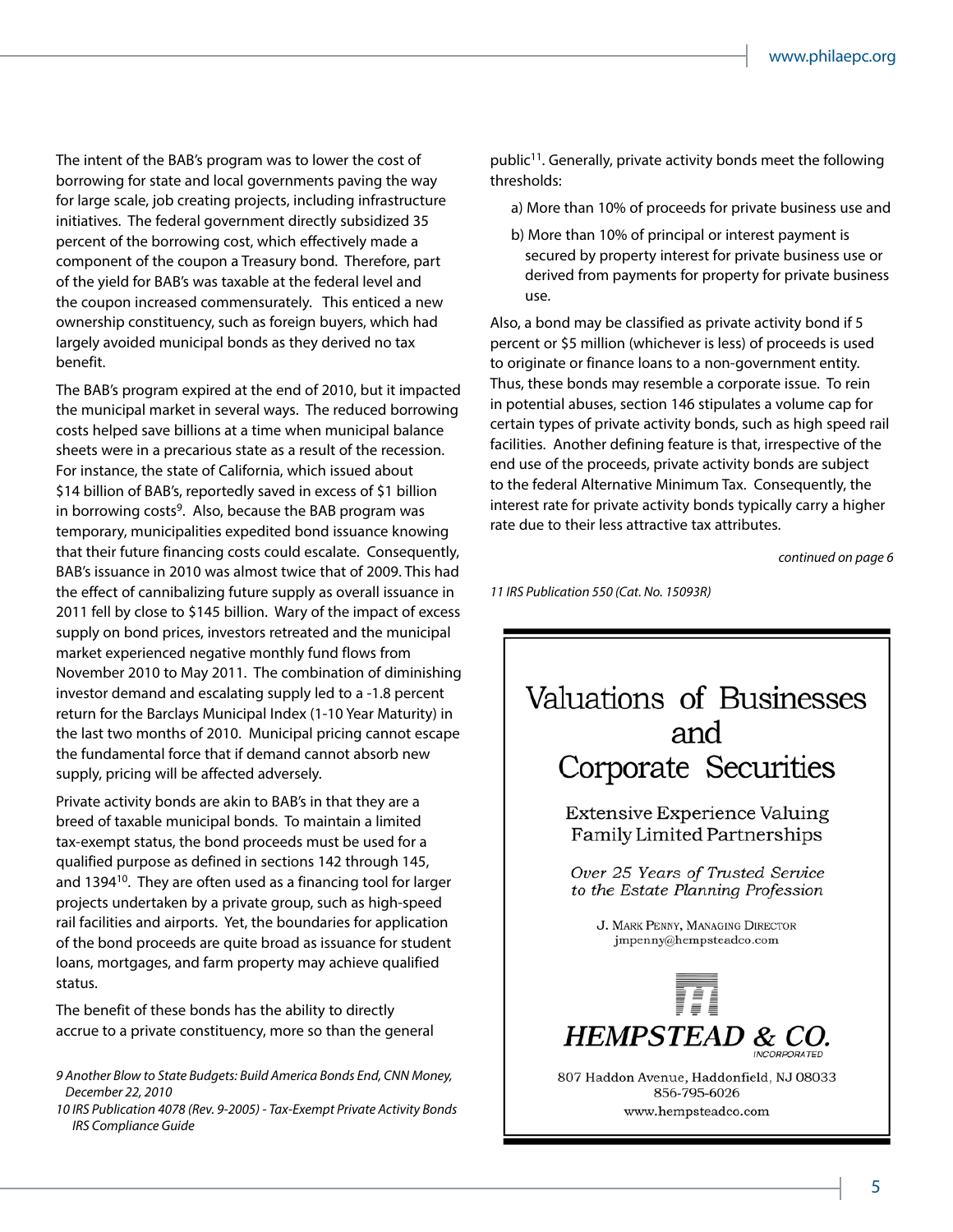### **Municipal Bonds** continued **Estate Planning After**

#### **D. De Minimis Rule**

Bond prices do fluctuate and realized gains from municipal bond ownership do not escape taxation as it falls under the reach of section 1222. Also, municipal bonds are subject to the de minimis rule, which does not get much discussion given the general elevated state of bond prices (low yields). Ordinary income rates are assessed to the bond appreciation if purchased at a discount to face value in excess of 0.25 percent per year between the time of acquisition and maturity. Alternatively, if the appreciation is less than the formulaic threshold, capital gains rates will apply. Bond buyers will want to carefully consider bonds trading close to the de minimis threshold level to maximize their after-tax results.

#### **E. Concluding Remarks**

A fallacy exists and continues to perpetuate that municipals are "tax-free." This fiction exists in large measure due to the maze of information, which lends itself to oversimplification. However, complexity creates opportunities for the well-versed and disciplined. For instance, taxes should not be the primary driver of municipal pricing, but short term pricing dislocations may surface. Price dislocations tend to be short lived, particularly ones created by emotions and hearsay. Emotion laden transactions seem to be common for the municipal market as misinformation is in surplus and this opens the window for patient investors to capitalize. Further, a better understanding of the municipal market can limit potential mistakes that might elevate an individual's tax burden or help issuers more effectively manage their liabilities. A premium should be placed on municipal market information.

*Thomas J. Raymond, Jr., CFA, is a vice president for Abbot Downing, the multi-family office for Wells Fargo. Tom has over ten years of experience in the investment field and is a voting member for the Abbot Downing Asset Allocation Committee.*

### THANKS TO OUR 2012-2013 LUNCHEON SPONSORS:

| <b>September 24</b>                 | - Wells Fargo Private Bank and<br><b>Abbott Downing</b> |
|-------------------------------------|---------------------------------------------------------|
| October 23                          | - Value Management, Inc.                                |
| <b>November 27</b>                  | - Hawthorn, PNC Family Wealth                           |
| <b>January 22</b><br>$\sim$ .       | <b>Drinker Biddle &amp; Reath, LLP</b>                  |
| <b>February 19</b>                  | - Wilmington Trust Company                              |
| March 19 (Breakfast) - Offit Kurman |                                                         |

# ATRA: A Summary of the Heckerling Institute on Estate Planning

*Martyn S. Babitz, J.D.*

The American Taxpayer Relief Act of 2012 (ATRA), $1$  the compromise engineered in Washington on January 1, 2013, to help alleviate the fiscal cliff, has created a new environment for estate planning. The changes wrought by ATRA were at the forefront of the 47th Annual Heckerling Institute on Estate Planning, a week-long conference for estate planning advisors.2 This article summarizes the author's impressions from the topics discussed at that conference.

#### **Key Drivers After ATRA**

The Heckerling Institute speakers stressed four central points about ATRA:

#### *Sense of Permanence in Federal Transfer Tax*

For the first time in 12 years, there appears to be some sense of permanence in the federal transfer tax (estate tax, gift tax, and generation skipping transfer tax) laws. Under ATRA, until and unless Congress acts, a permanent \$5 million exemption indexed for inflation for each of the federal transfer taxes is in place. That exemption is \$5.25 million for 2013.

Portability, that is, the ability of a surviving spouse to utilize the unused portion of a deceased spouse's gift tax and estate tax exemption (but not the generation skipping transfer tax exemption), has been made permanent as well.

#### **Role of Income Tax Planning**

Income tax planning will likely become more important in estate planning. This is due in large part to the higher statutory top income tax rate of 39.6% and 20% long-term capital gain rate for individuals with incomes over \$400,000 (\$450,000 for joint filers). These rates also apply to trusts with incomes that exceed \$11,950 annually. Further, a 3.8% Medicare tax now applies to most investment income if an individual's income exceeds \$200,000 (\$250,000 for married individuals filing jointly).

Thus, even for affluent individuals and families subject to the

*1 American Taxpayer Relief Act of 2012 (P.L. 112-240).*

*2 The 47th Annual Heckerling Institute on Estate Planning was held on January 14-18, 2013, in Miami, Florida. Detailed information on sessions and speakers can be found at http://www.law.miami.edu/ heckerling/*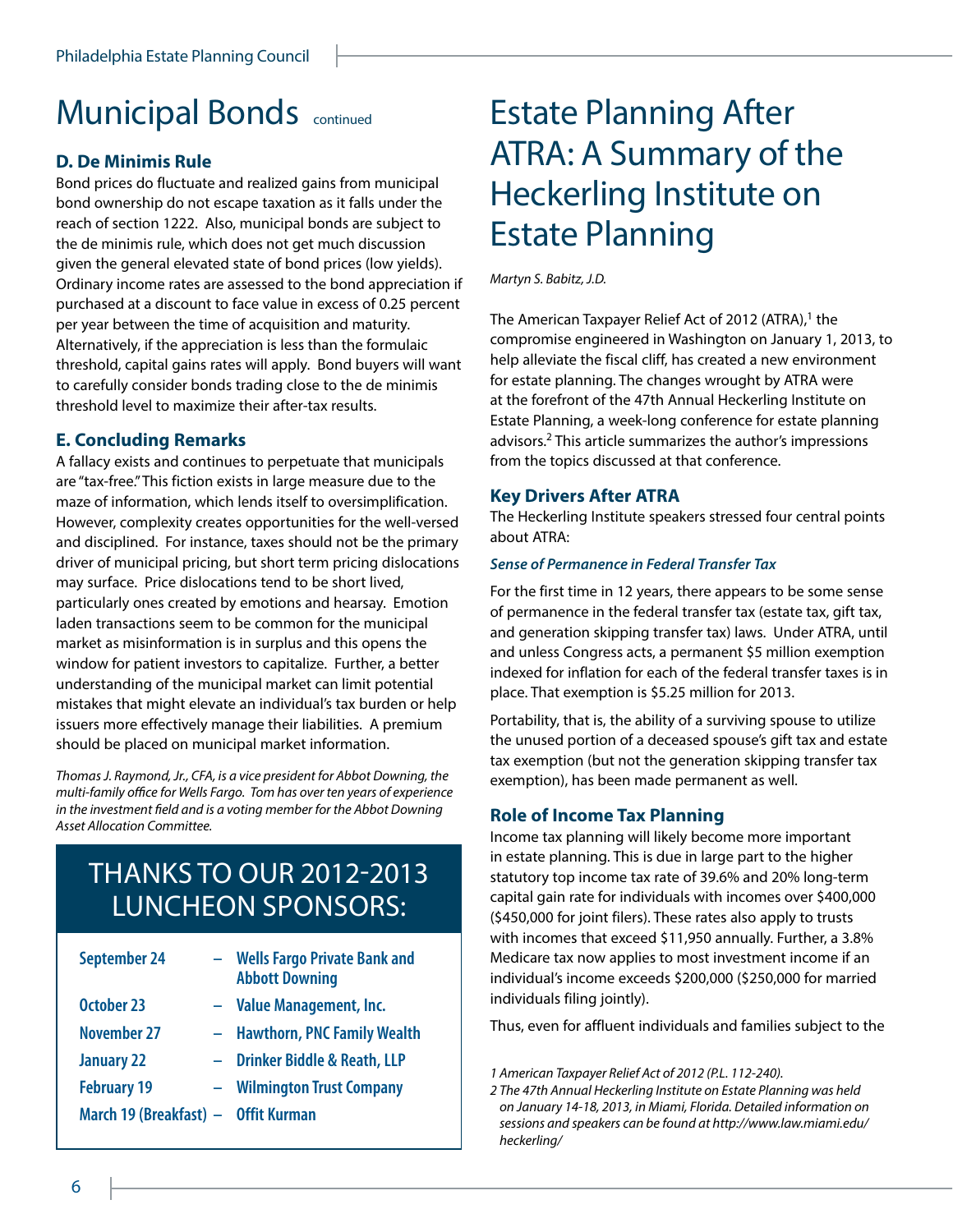highest transfer tax and income tax rates, gifting appreciated assets to reduce the taxable estate may not always be advisable because of the loss in stepped-up basis otherwise available for assets owned at death (and corresponding elimination of capital gains tax on the appreciation of the assets during the lifetime of the owner). This is not a new result, but the increase in the effective capital gains rate and the potential Medicare surtax under ATRA mean that the result could be worse than before.

#### **Portability as a Planning Consideration**

Portability will likely be an important planning consideration going forward. The applicable exclusion amount against the federal gift and estate tax now equals the sum of two numbers: the donor's basic exclusion amount (\$5 million, indexed for inflation) plus a deceased spousal unused exclusion (DSUE) amount.

The DSUE amount is also available for lifetime gifts. Such gifts will reduce the DSUE amount first rather than the surviving spouse's basic exemption amount. Further, to elect portability, one must file a timely Estate Tax return.

The DSUE amount is calculated based on the amount of the exemption in the year the first spouse died (thus, if the exemption goes up or down, the DSUE amount does not).

Despite the availability of portability, affirmatively utilizing the exemption of the first spouse to die via so-called credit shelter trusts is still advisable in most cases for a number of reasons, including:

- creditor protection;
- spendthrift protection;
- professional management of the assets via an appropriate corporate or other Trustee, excluding appreciation of the assets from the survivor's taxable estate; and
- utilization of the generation skipping transfer tax (GST) exemption, which is not possible with portability.

#### **Timing of Significant Gifts**

It is important to deal with the significant gifts made in 2011 or 2012 in anticipation of reduced transfer tax exemptions (which did not happen) and look ahead to potential additional tax law or regulatory changes that may adversely affect estate planning.

Those individuals who made gifts in 2012 should file federal gift tax returns to start the three-year statute of limitations. Advisors should be aware that with fewer estate tax returns being filed in light of the substantially higher exemption, IRS resources may be shifted to the review of "creative" gifting strategies, such as those involving valuation discounts or other techniques to leverage the gift tax exemption.

#### **Estate Planning in 2013 After the Biggest Planning and Wealth Transfer Year Ever**

Many 2012 gifts were made to defective grantor trusts that often included, perhaps among other provisions, the power of the grantor to substitute assets of equal value. Such a provision provides flexibility and the opportunity to swap complex assets or those that are difficult to value (and thus could not be readily transferred by year end), now that time is not of the essence. The presenters recommended strict adherence to formalities in executing swaps, such as what would normally occur between third parties at arm's length.

Transfers to such trusts potentially provide relief to those with donor's remorse to exchange assets, for example, nonincomeproducing assets for investment assets originally gifted in 2012. A donor might even consider purchasing assets back in exchange for a promissory note based on the low current intra-family loan interest rates.

In addressing the notion of completely nullifying and returning gifts made in 2012, presenters noted that actual rescission of gifts would require satisfying applicable state law requirements, which generally require demonstrating that a mistake of law or mistake of fact occurred. Whether being wrong in predicting that the lifetime gift tax exemption would be reduced in 2013 constitutes either a mistake of law or fact seems unlikely. Further, several states require that a valid rescission must occur in the same year, which would eliminate the possibility of rescinding 2012 gifts made by transferors in such states.

Advisors might want to consider a formula clause for assets without a readily ascertainable fair market value or for which valuation discounts have been taken (such as FLP or LLC interests). Such clauses provide for adjustment of the amount of assets transferred or for transfer of value in excess of the intended gift amount to be transferred to an exempt transferee such as charity, in the event of IRS valuation challenges, to avoid gift tax liability. Such clauses are discussed further below in light of the recent *Estate of Wandry v. Commissioner*3 case approving of one type of formula clause.

*continued on page 8*

*3 Estate of Wandry v. Commissioner, T.C. Memorandum 2012-88 (March 26, 2012).*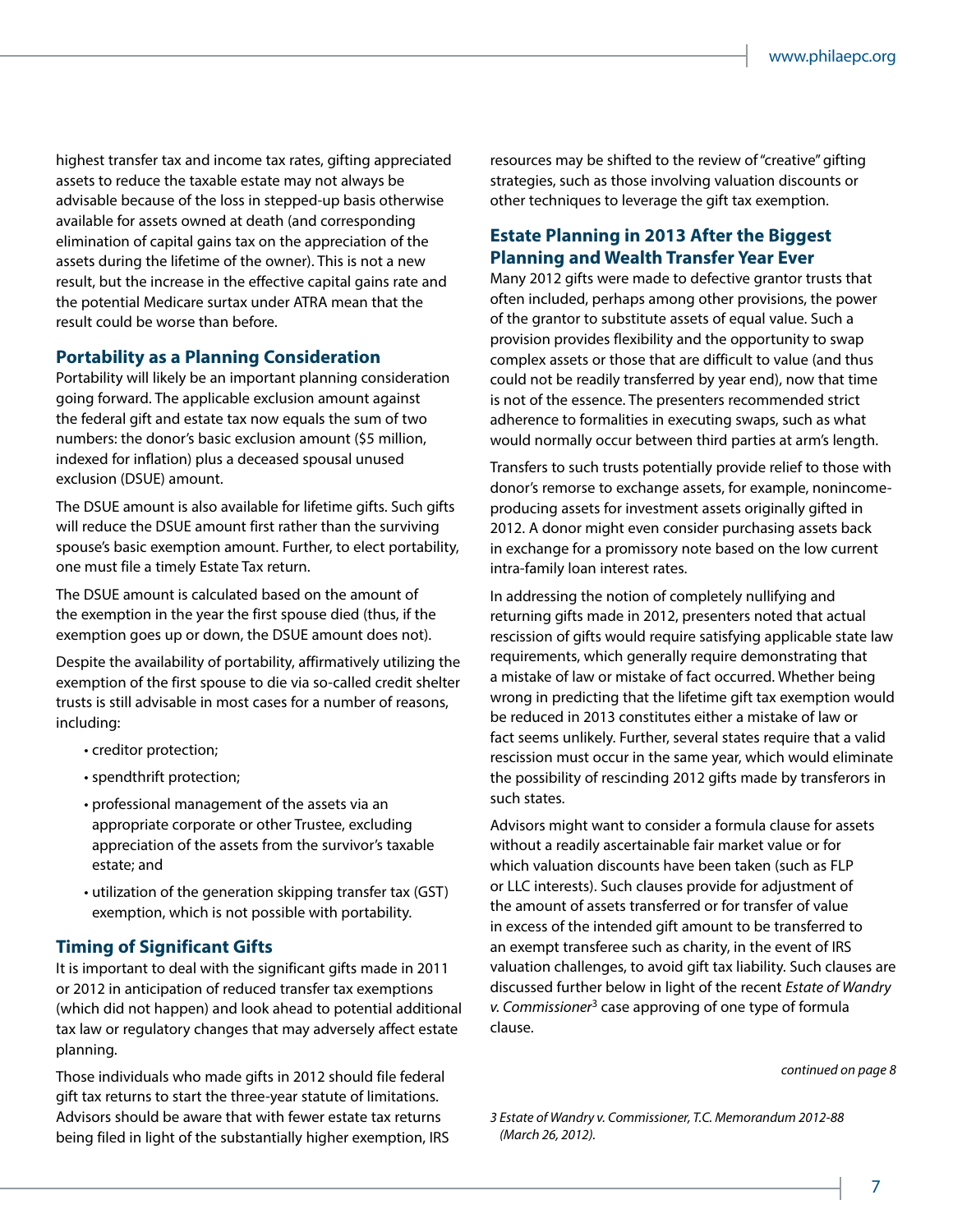### Estate Planning continued

Many opportunities may have been created by 2012 gifting. Transferors might vconsider leveraging gifts made to trusts in 2012 by perhaps selling additional assets to such trusts in exchange for a promissory note issued by the trustee, using the gifted assets as collateral.

For those individuals who have GRATs that will terminate in 2013 or later, allocating some of the transferor's increased GST exemption to the remainder interest could be considered. This exemption could potentially remain in trust for future generations on an estate tax-exempt basis.

The presenters also covered gift-splitting elections available for 2012 gifts made to trusts wherein a spouse has a beneficial interest, often referred to as a Spousal Lifetime Access Trust (SLAT). A gift-splitting election would treat the transfer as if it were made one-half by each spouse, thus utilizing each spouse's lifetime gift tax exemption to that extent. The presenters noted that a gift-splitting election in such a case would be possible only if the spouse's beneficial interest is ascertainable and deducted from the portion of the transfer for which the split election is made.

#### **Family Limited Partnerships and Limited Liability Companies**

Several presentations discussed the use of FLPs and LLCs in estate planning.

#### *Qualifying Gifts of FLP or LLC Interests*

The presenters discussed qualifying gifts of FLP or LLC interests for the gift tax annual exclusion (which increased to \$14,000 per donee in 2013), which requires the gift of a so-called present interest. In *Estate of Wimmer v. Commissioner*, 4 the tax court held that to qualify as a present interest gift, FLP interests must satisfy a three-part test: income is generated by the partnership, some of the income flows through to the partners, and the portion flowing through is readily ascertainable. Although the FLP interests satisfied all three parts of the test in Wimmer, many family entities may not satisfy these requirements.

Fortunately, in light of ATRA, satisfying the present interest requirement for the gift tax annual exclusion will likely not be as critical in light of the inflation-adjusted additional lifetime gift tax exemption that will be available annually. Gifts utilizing the lifetime gift tax exemption need not satisfy a present interest test.

#### *Tax Court Rulings Affecting FLPs and LLCs*

The presentations also covered some generally favorable Tax Court rulings in 2012 affecting FLPs and LLCs.

*Estate of Wandry v. Commissioner*3 was discussed at length. In that case, the U.S. Tax Court upheld a formula clause approach to gifting LLC interests. Previous cases involved formula allocation clauses (wherein any excess value of a gifted interest beyond a certain amount, such as the transferor's available gift tax exemption, would be allocated to a gift taxexempt entity such as charity). On the other hand, Wandry involved a formula transfer clause as summarized below.

The formula transfer clause in Wandry differs from a formula allocation clause in that the transferor's financial position is contingent on the prospective outcome of an IRS valuation challenge, which may affect the total fractional portion, or units, of an asset ultimately transferred. On the other hand, a formula allocation clause involves transfer of a definitive number of units, or fraction, of an asset by the transferor; only the recipients of that asset and allocation among them may be altered by an IRS valuation challenge.

With a formula allocation clause, the excess gift resulting from an unfavorable IRS valuation challenge need not pass directly to charity in order to avoid gift tax on that amount. Other potential recipients could include spouses or marital trusts, zeroed-out GRATs, or zeroed-out Charitable Lead Annuity Trusts (CLATs).

In Stone v. Commissioner,<sup>5</sup> the Tax Court held that a requisite nontax purpose for forming the FLP in that case could be found in the motive to develop and sell the undeveloped woodlands contributed to form the partnership. The Tax Court did confirm that some nontax motive for forming an FLP is necessary. Further, because no valuation discounts were taken with respect to the transferred limited partnership interests, the precedential value of Stone is questionable.

In *Kelly v. Commissioner*, 6 the Tax Court held that FLPs formed by a guardian pursuant to a court order to protect the transferred assets from liability exposure was a valid nontax purpose.

#### **Family Loans**

With the low interest rates currently available for intra-family loans, utilizing such loans as a wealth transfer technique has become popular, either to finance techniques such as sales of

*5 Stone v. Commissioner, TC Memorandum 2012-48 (2012). 6 Kelly v. Commissioner, TC Memorandum 2012-73 (2012).*

*4 Estate of Wimmer v. Commissioner, T.C. Memorandum 2012-157.*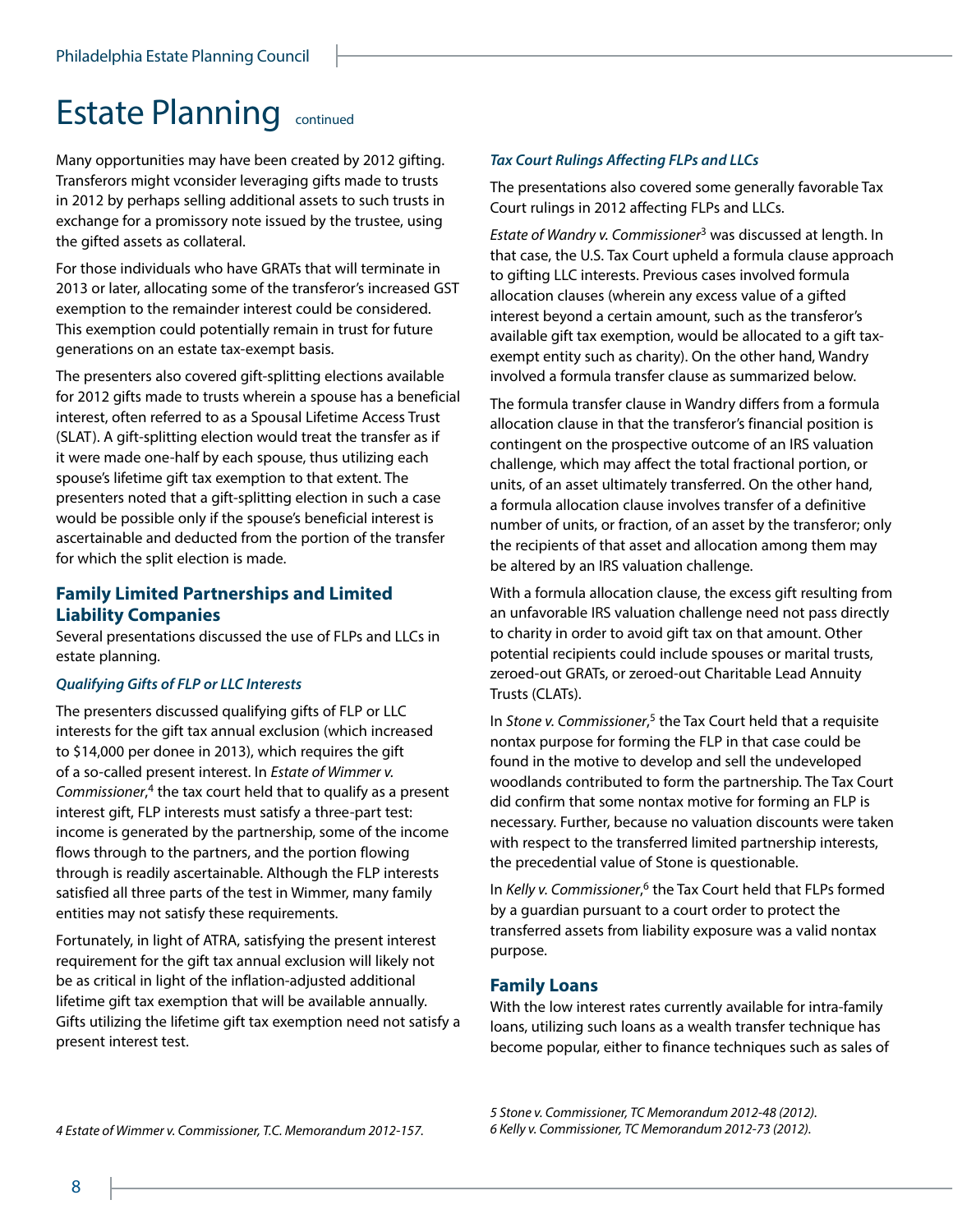### Estate Planning continued

assets to family trusts or for straight loans to family members or family trusts which invest for a return exceeding the low "hurdle rate."

A few considerations regarding family loans were noted:

- A popular approach is to renegotiate a family loan when the AFR declines. The presenters suggested that, although this approach is generally acceptable, frequent renegotiations over a short period of time may raise concerns. In addition, it may be appropriate to consider some form of consideration in exchange for a renegotiated lower rate in such circumstances, such as a one-time fee or different terms of payment on the new note.
- It may be advisable to utilize term notes rather than demand notes for intra-family loans in order to lock in the current ultra-low rates; demand notes involve a floating rate that changes semiannually.
- Discounting the remaining value of a family promissory note held by the lender at death for estate tax purposes may be possible based on the low interest rate relative to market rates or insufficiency of collateral relative to a typical third-party lender requirement, or both.

#### **Conclusion**

As a result of ATRA and the significant wealth transfer occurring last year in anticipation of the less favorable default environment that ATRA avoided, it seems that the focus of estate planning has shifted precipitously going forward. Speakers at the conference offered five conclusions about the state of estate planning:

- The certainty of permanent transfer tax rules allows for more confidence on the part of individuals, families, and their advisors in long-term planning decisions.
- Some individuals and married couples may feel that their net worth and anticipated growth could possibly fall within the parameters of the new estate tax exemption as indexed for inflation. Thus, they may shift their focus from wealth transfer considerations to utilization of portability and appropriate terms for the transfer and enjoyment of wealth by succeeding generations, liberated from transfer tax concerns.
- The preserved unification of the federal estate tax, gift tax, and GST tax exemptions, along with an annual inflation increase, means that affluent individuals and their advisors should focus on executing wealth transfer strategies on an ongoing basis. In some cases,

the structures (for example, trusts, FLPs) established in the wealth transfers of 2012 could be utilized going forward with respect to the annual increased transfer tax exemption amounts. Further, for now, leveraged techniques for wealth transfer remain significant for affluent and ultra-affluent individuals and their families.

- The ongoing debt crisis may pressure Congress to create restrictions on favorable wealth transfer techniques such as GRATs and valuation discounts through FLPs and LLCs. Accordingly, it seems advisable to consider and execute such strategies before they are possibly either restricted or eliminated.
- With higher top income tax rates and long-term capital gains rates for affluent taxpayers (along with a new health-care tax on investment income), as well as a new modest top estate tax rate, income tax planning and stepped-up basis considerations seem to have become more significant.

*Martyn S. Babitz, J.D. is a Senior Vice President and National Director of Estate Planning for Hawthorn, PNC Family Wealth. The author gratefully acknowledges the substantial contribution of Michael Monroe, Vice President and Market Director of Wealth Strategy.*

### January Luncheon Program



*PEPC President Mark Eskin with our speakers Stephen A. Serfass and Alan M. Kidd from Drinker Biddle & Reath LLP*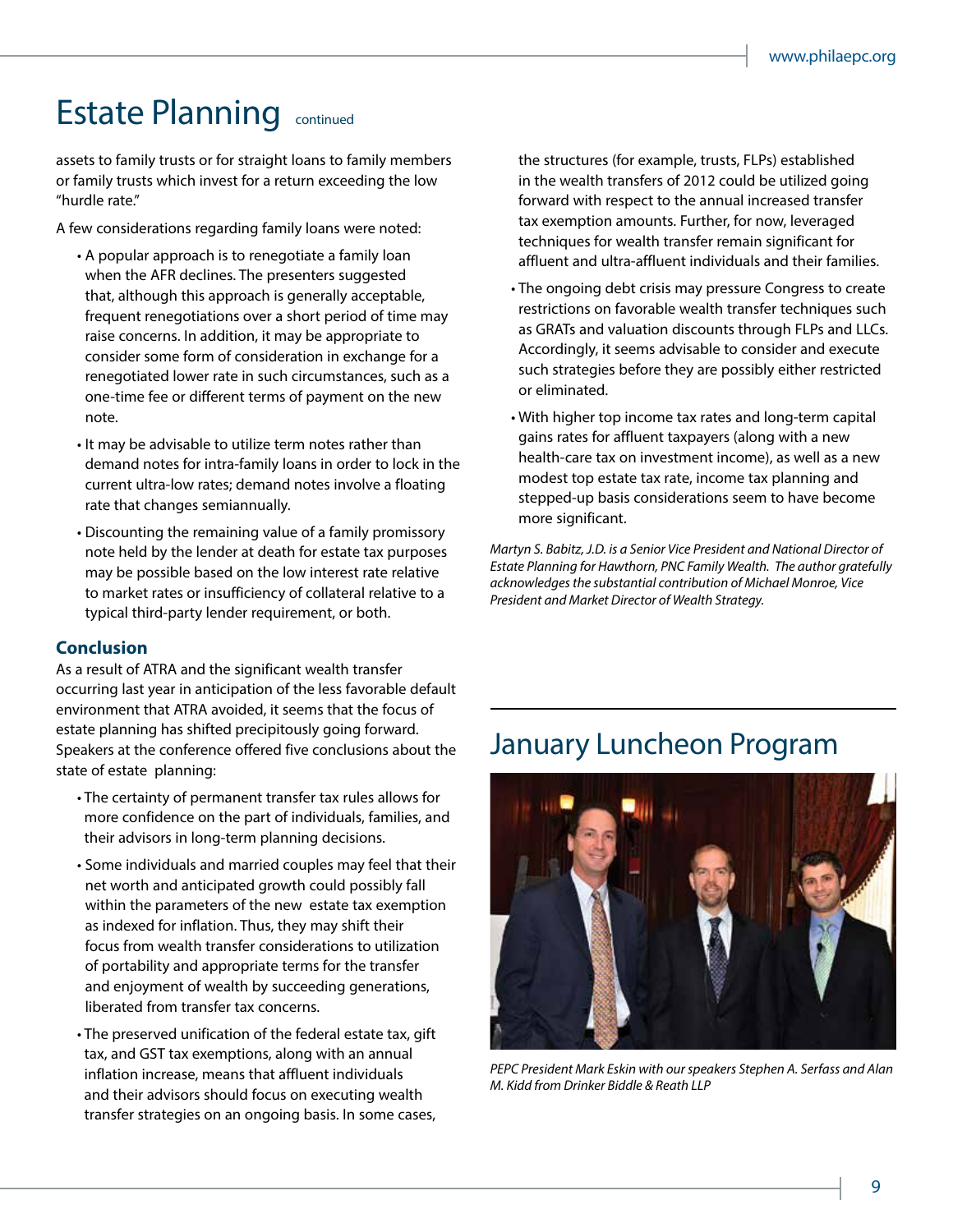### Revisiting Passive Activities in Light of Section 1411

*Daniel Carmody, Esq. and Casey August, Esq.*

As you are likely aware, for tax years beginning after 2012 there is a new 3.8% tax imposed on certain passive investment income of individuals, trusts and estates under section 1411 of the Internal Revenue Code. Congress enacted section 1411 (which comprises new chapter 2A of the Code) as part of the Health Care and Education Reconciliation Act of 2010, ostensibly to support new health care expenditures related to so-called "Obamacare" initiatives. This new tax on "net investment income" is in addition to the normal income tax and generally applies only to the extent a taxpayer's adjusted gross income exceeds a designated threshold (for married individuals filing jointly, \$250,000, for single individuals, \$200,000, and for trusts and estates, \$11,950 for 2013).

This new tax builds off of established concepts from the section 469 passive activity loss rules. In particular, passive investment income subject to the section 1411 tax will include income (including disposition gain) derived from the conduct of a trade or business considered a passive activity under section 469 rules. In order to avoid the section 1411 tax, trade or business income should be generated in activities that the taxpayer is active in (i.e., activities in which the taxpayer materially participates).

Estate planners should take particular notice of the intersection of the new section 1411 tax and the section 469 passive activity rules and their effect on existing and contemplated estate planning structures. Consider a simple family limited partnership structure that was put in place to facilitate the transfer of interests in a family business. Now, if the family business is sold by the limited partnership, each partner will be subject to an additional 3.8% tax unless the partner can establish that the underlying business was not a passive activity for such partner. If the family business has historically been profitable, 2013 may be the first year family members ask whether or not the business is a passive activity for them.

In light of the renewed importance of the section 469 passive activity rules, this discussion addresses the general legal standards under section 469 and presents a high-level summary of the practical considerations in establishing material participation. In particular, this discussion focuses on: (1) establishing the parameters of the relevant trade or business activity; and (2) establishing material participation.

#### **1. Establishing the parameters of the relevant trade or business activity**

Generally, a passive activity is one involving the conduct of a trade or business in which the taxpayer does not materially participate. Section 469(c)(1). Subject to certain exceptions, a "rental activity" is treated as a per se passive activity without regard to whether the taxpayer materially participates. Section  $469(c)(2)$  and (4). A "rental activity" is one in which payments are principally for the use of tangible property. Section 469(j) (8).

While rental activities are normally per se passive activities, section 469(c)(7) creates an exception for rental real estate activities that is only available to "real estate professionals." A real estate professional is a person that: (1) provides more than half of his or her services in real property trades or businesses that involve material participation; and (2) provides more than 750 hours of services in real property trades or businesses that involve material participation. A taxpayer's real property trades or businesses are not just limited to rental real estate, but will include any "real property development, redevelopment, construction, reconstruction, acquisition, conversion, rental, operation, management, leasing, or brokerage trade or business." The IRS has traditionally taken the view that a real estate agent is not engaged in a real property trade or business, but this view was just rejected by the Tax Court in *Fitch v. Commissioner*, T.C. Memo. 2012-358.

### February Luncheon Program



*Tim Gillespie and Heather Drysdale from Wilmington Trust with our speaker Richard Nenno and PEPC President Mark Eskin and Marguerite Weese*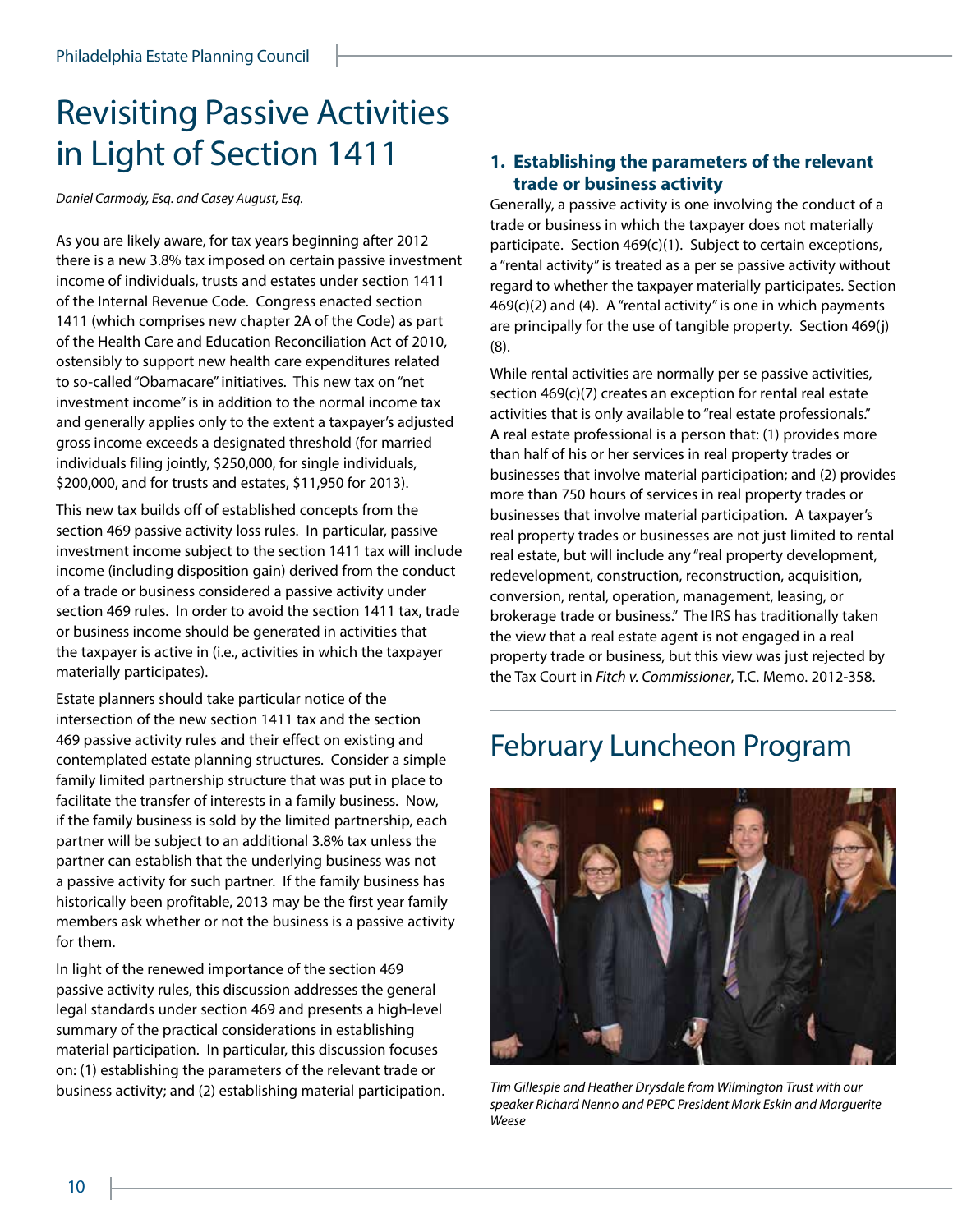### Revisiting continued

A taxpayer that qualifies as a "real estate professional" removes the per se passive taint for his or her rental real estate activities; however, that taxpayer will still need to establish material participation to escape the passive characterization. Under section 469(c)(7)(A), a taxpayer is required to treat each rental real estate property as a separate activity unless an election is made to treat all rental properties as a single activity. The real estate professional rules are particularly important because the tax law has traditionally accepted that the rental of real property will represent a trade or business activity. See, e.g., *Higgins v. Commissioner*, 312 U.S. 212 (1941). If the IRS holds to this traditional view, then the real estate professional rules may be the only way to remove income and gain associated with rental properties from the scope of section 1411.

For purposes of framing the relevant trade or business for section 469, one or more trade or business activities or rental activities may generally be treated as a single activity, or "grouped," if the activities constitute an appropriate economic unit for the measurement of gain or loss. Section 1.469-4(c) (1), Income Tax Regs. The regulations contemplate that there is a flexible analysis for determining the existence of an appropriate economic unit, but there are certain grouping restrictions (e.g., a rental activity cannot be grouped with another trade or business activity unless certain other exceptions are met).

Due to these grouping rules, a key point to working with section 469 (and now section 1411) is that the relevant activity is not always determined by the parameters of a legal entity. A pass-through entity is required to make an initial grouping of its activities for purposes of section 469, but partners and shareholders may then group the activities conducted through those entities with activities conducted through other entities or with activities conducted directly. Section 1.469-4(d)(5)(i), Income Tax Regs. This means that a taxpayer's "activity" for purposes of section 469 may be conducted through multiple entities.

Once a taxpayer has grouped activities for purposes of section 469, the taxpayer may generally not regroup those activities in subsequent taxable years. The IRS and Treasury recently proposed regulations that would give taxpayers subject to section 1411 a one-time opportunity to regroup their activities. Section 1.469-11(b)(3)(iv), Prop. Income Tax Regs.

The importance of these rules becomes clear when we return to the simple example of the family limited partnership that sells its operating business in 2013 and expand the facts to include Son, a limited partner who has not been involved with the family business. Before we can address whether Son will be subject to the extra 3.8% tax on his share of the gain, we first need to determine whether Son's activity for purposes of section 469 was limited to the business conducted through the family limited partnership. Larger activity groupings tend to encompass more hours of participation, which will make the resulting activity less likely to be characterized as a passive activity with income subject to section 1411. If Son is involved with a second activity outside of the limited partnership, and the two activities could be grouped together under the regulations, then establishing a larger activity may remove Son's disposition gain from the reach of section 1411.

#### **2. Establishing Material participation**

Material participation is defined as involvement in the operations of an activity that is regular, continuous, and substantial. Section 469(h)(1). The IRS takes the position that an individual will only be treated as materially participating if he or she satisfies one of seven largely quantitative regulatory tests. Section 1.469-5T(a)(1)-(7), Temp. Income Tax Regs. Specifically, the regulatory tests look to the individual's participation and ask whether one of the following tests can be satisfied:

- (1) Was there more than 500 hours of participation?
- (2) Did the participation constitute substantially all participation in the activity for all individuals (including nonowners)?
- (3) Was there at least 100 hours of participation with no other person (including nonowners) participating more than the individual?
- (4) Was the participation in a "significant participation activity" (between 100 and 500 hours) with the individual having more than 500 hours in all significant participation activities?
- (5) Did the individual materially participate for any five of the prior ten taxable years?
- (6) If the activity is a personal service activity, did the individual materially participate in the activity for any three preceding taxable years?
- (7) Assuming there were at least 100 hours of participation, was the participation on a "regular, continuous, and substantial basis" during the year under the facts and circumstances?

Individuals that own an activity through a limited partnership (or through an entity such as a limited liability company that

*continued on page 12*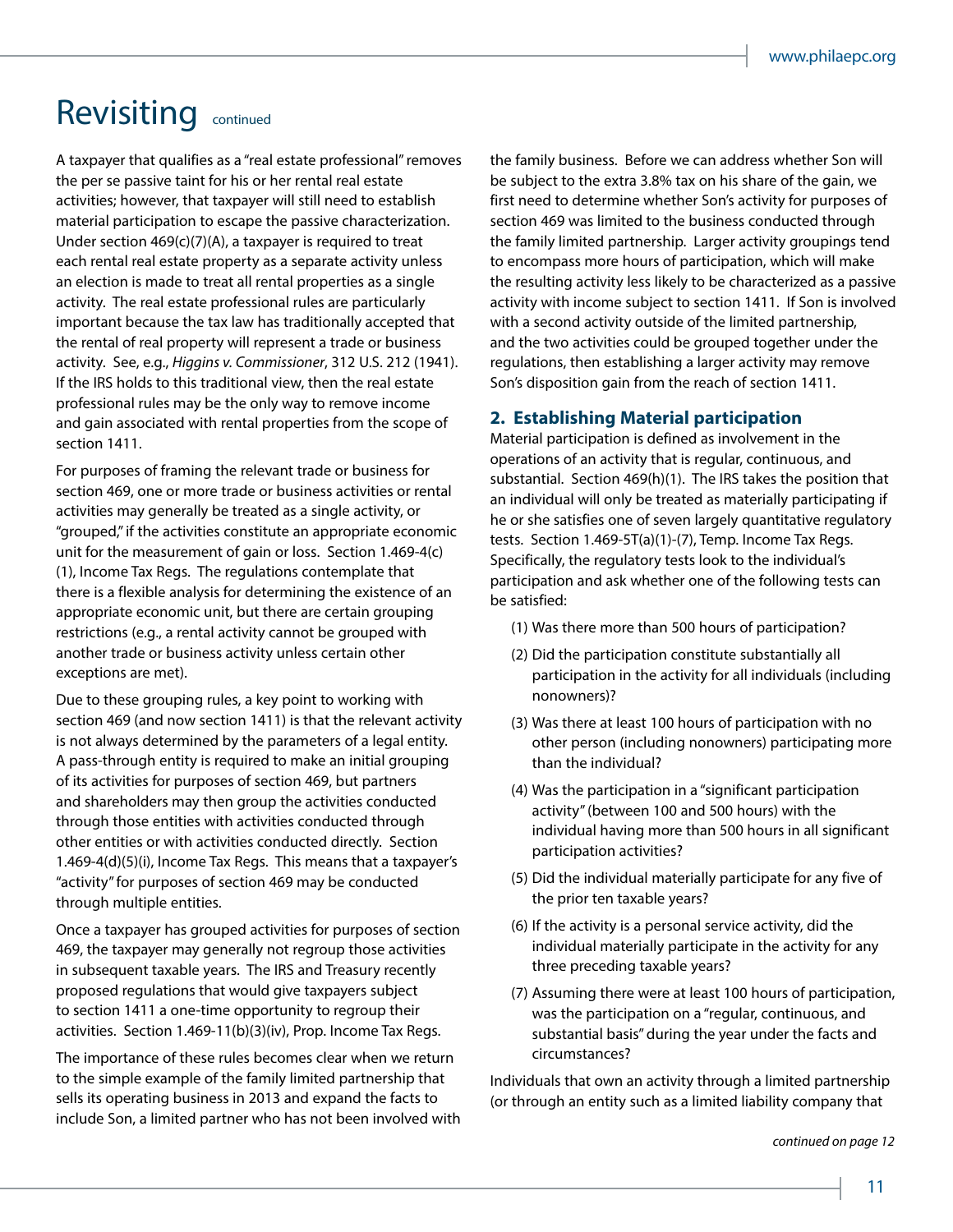### Revisiting continued

would be treated as a limited partnership under proposed regulations) can only use the 500 hours test, the "five of ten" prior year test, or the "any three" prior year test for personal services.

Not all time will count for testing as "material participation." Among other things, the regulations carve out work done in an individual's capacity as an investor unless the individual is directly involved in the day-to-day management or operations of the activity. Work done as an investor includes: (1) studying and reviewing financial statements or reports on operations; (2) preparing or compiling summaries or analysis for the individual's own use; and (3) monitoring the finances or operations of the activity in a nonmanagerial capacity. The courts have been fairly quick to characterize a taxpayer's involvement and oversight as "investor hours" that may be disregarded when there is a third party providing the full time management (as in *Iversen v. Commissioner*, T.C. Memo. 2012-19) or when a management fee is being paid to a service provider (as in *Goshorn v. Commissioner*, T.C. Memo. 1993-578). A taxpayer that uses a professional manager for his or her trade or business should anticipate that the IRS may characterize the taxpayer's hours as mere "investor" hours.

The regulations equate "participation" with "work," which raises an interesting issue about whether travel time should count toward material participation. The IRS has traditionally taken the position that travel time by itself would not count as participation. However, in the recent case of *Trzeciak v. Commissioner*, T.C. Memo. 2012-83, the IRS conceded this issue and allowed the taxpayer to consider the time spent traveling between her personal residence (which was her primary place of business) and her various rental properties as part of her calculation of relevant time. Taxpayers who are relying on travel time to establish material participation should consider that case carefully.

The largely quantitative tests under section 469 ultimately present a practical issue -- how can a taxpayer prove material participation? On this point the regulations provide that an individual's participation may be established by any reasonable means, and that a taxpayer need not have "[c]ontemporaneous daily time reports, logs, or similar documents" if the extent of such participation (i.e., hours and services) can be established by other reasonable means. Section 1.469-5T(f)(4) Temp. Income Tax Regs. Despite the apparent leniency of the regulations, the courts have been very reluctant to accept noncontemporaneous evidence of participation, often dismissing such evidence as a "ballpark guesstimate" of time committed to participation in an activity. See, e.g., *Bailey v. Commissioner*, T.C. Memo. 2001-296.

Best practices in this area would therefore involve a daily activity log because contemporaneous documentation tends to be more persuasive for the IRS (and ultimately the courts). However, there are a few cases that illustrate how taxpayers can meet their burden without contemporaneous documentation. For example, in *Al Assaf v. Commissioner*, T.C. Memo. 2005-14, the issue was whether the taxpayer materially participated in her office building activity. In that case, the taxpayer was unable to provide any contemporaneous logs or calendars, but was able to provide testimony and evidence of her current involvement and testified credibly that the degree of her participation had not changed. Similarly, in *Harrison v. Commissioner*, T.C. Memo. 1996-509, the taxpayer was able to present third party testimony that accounted for 300 actual hours for his treasure hunting activity (his time hauling heavy equipment and manning pumps at the excavation points) and was able to persuade the court that his miscellaneous other activities accounted for at least another 200 hours. An important element from both the *Al Assaf* case and the *Harrison* case was that the taxpayer could produce credible third party witnesses to support the claimed participation.

As a practical matter then, if a client is not maintaining contemporaneous records, will the client be able to produce evidence of an equivalent nature? Changes in circumstances between the year at issue and the current year may make such a showing difficult. For example, if there has been turnover at the employee level, are there knowledgeable workers who are willing to testify as to the owner's involvement? Alternatively, are there archived e-mails or phone records that could be used to reconstruct participation? If a client has not maintained contemporaneous records during the taxable year, it may be helpful to assemble documentation as part of the return preparation while memories are still fresh and materials are still available. A taxpayer's failure to document material participation may now mean an extra 3.8% tax burden as a result of section 1411.

A taxpayer should always provide consistent and credible records. Not surprisingly, valuable guidance in the case law comes in the form of negative examples involving apparently unreliable records. For instance, a taxpayer would be well advised to claim no more than 24 hours of work for a single day. See, e.g., *Goolsby v. Commissioner*, T.C. Memo. 2010-64. Similarly, a taxpayer would be equally well advised to claim no more than 52 weeks for a year. See, e.g., *Hill v. Commissioner*, T.C. Memo. 2010-200. Last, and certainly not least, the courts will not find a "contemporaneous" record credible where purported activity is memorialized in the generic calendar that was copyrighted in a subsequent year. See, e.g., *Hassanipour v. Commissioner*, T.C. Memo. 2013-88.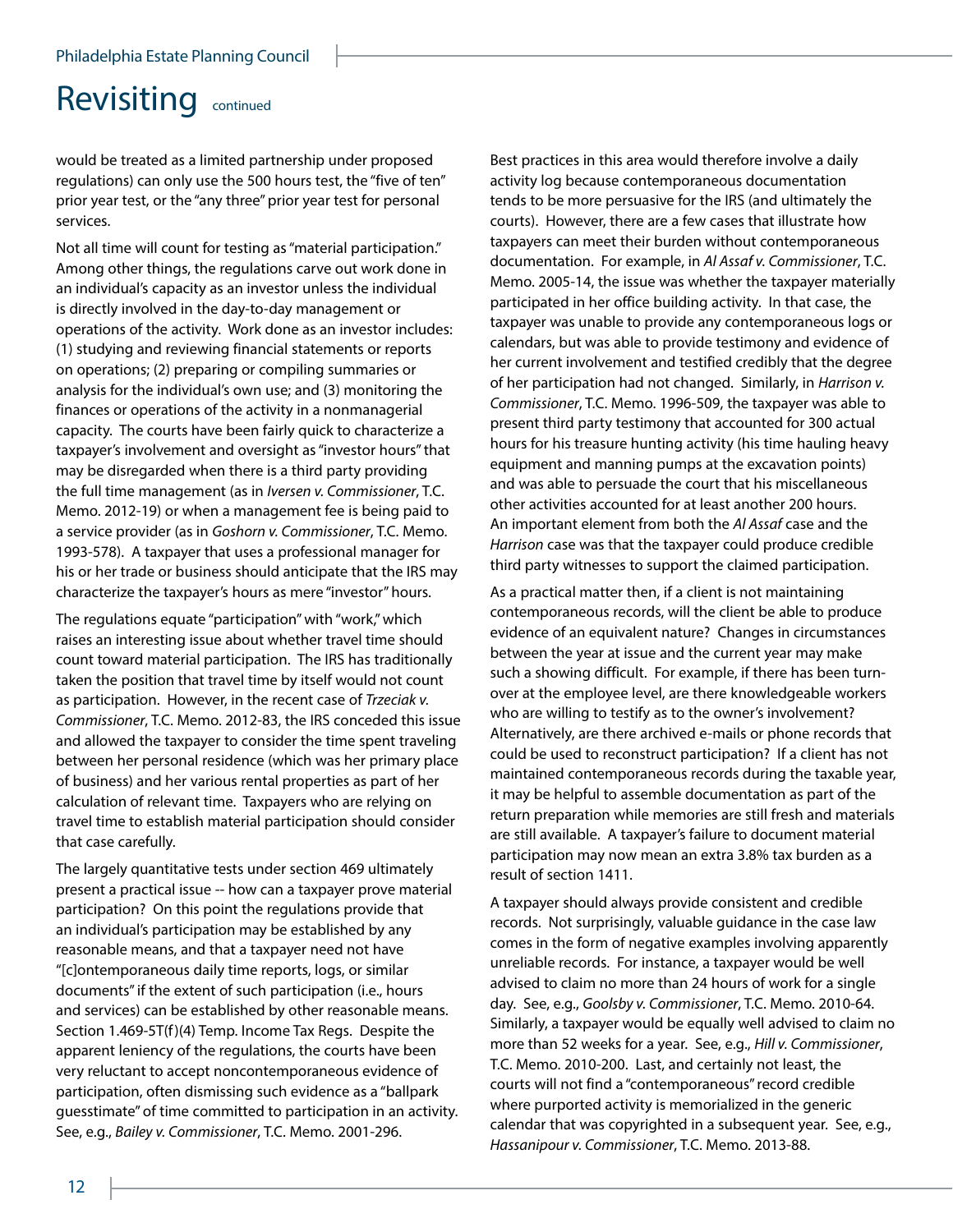#### **Conclusion**

The new 3.8% tax on passive investments under section 1411 is going to require taxpayers and their advisers to consider the application of the section 469 concepts of "passive activity" and "material participation" from a fresh perspective. Historically, income from a passive activity was a good thing because it helped to trigger losses from passive activities. Now that income from a passive activity will carry an added tax burden, it may be appropriate for taxpayers to reconsider the scope of their respective activities and the manner in which they have been measuring (and documenting) material participation.

*Daniel Carmody, Esq. is of counsel in Morgan Lewis's Tax Practice. He was previously with the Office of Chief Counsel for the IRS where his responsibilities included supporting the Global High Wealth audit initiative.*

*Casey August, Esq. is an associate in Morgan Lewis's Tax Practice. He focuses his practice on federal tax planning and controversy.*



#### **Build Stronger relationShipS with Your ClientS**

The Philadelphia Foundation helps you meet your client's needs and enhance your relationships with them by:

- Offering your clients **personalized services** that maximize the impact of their giving through charitable funds.
- Engaging **all generations** through philanthropic planning.
- Providing **a resource for managing planned and complex gifts** (such as converting real estate or art collections.)

Contact Tom Mesko to learn more or to schedule a meeting: Phone: (215)863-8127 | Email: tmesko@philafound.org

ASK ABOUT OUR PARTNERSHIP WITH AMERICAN FUNDS THAT ALLOWS YOU TO EARN COMMISSIONS AND 12B-1 FEES

JOIN OUR PROFESSIONAL ADVISORS NETWORK: WWW.PHILAFOUND.ORG/PAN



THE PHILADELPHIA FOUNDATION 1234 MARKET STREET SUITE 1800 PHILADELPHIA, PA 19107 (215) 563-6417 | WWW.PHILAFOUND.ORG

### Revisiting continued When the Time is Right, Valuation is the Way to Go

*Amy Parenti*

As the baby boomer generation ages, often accompanied by health concerns and income restrictions, these individuals, their families, and the professionals they consult will face new challenges with regards to estate planning and downsizing. Older individuals may need to move from a larger residence where they have resided for many years to a smaller apartment, prepare their estate, and later, empty their home. Often, it's not just the older individual who is considering the options and seeking solutions, but also the children or trusted professionals may become involved or consulted in the decision making process.

At first glance, estate planning, downsizing, and disposing of years of accumulated memories, family treasures, antiques, furniture, collections, and just "stuff" appears daunting and overwhelming. Any professional tasked with assisting a client may wrestle with recognizing what is of value amongst all of his or her possessions. A family member or client may have questions such as: "What is valuable?" "Should we have a garage sale?" or "Is there a financial gain to a charitable donation?" When looking for advice on getting the maximum financial return for a client or assisting with the question of equitable distribution, a professional appraiser can offer answers as well as guidance.

#### **Selecting the Appraiser – What to Know**

There are several criteria to consider when selecting a personal property appraiser. Some important points to consider are Uniform Standards of Professional Appraisal Practice (USPAP) certification, membership in a professional organization, specialization, formal training, and practice longevity.

In response to the savings and loan crisis of the early 1980s, USPAP standards were put forth by the Appraisal Foundation to establish ethical practice standards in appraisal preparation-primarily for real estate. Over the years, the appraisal industry has adopted the use of these standards for personal property as well. USPAP is considered to be the "quality control standard" and the "recognized standard of appraisal practice." The IRS recognizes USPAP standards for all submitted appraisals, e.g. estate and charitable gift appraisals. Engaging an appraiser who is USPAP certified will provide the client with a level of confidence and assurance that a completed appraisal conforms to ethical and professional standards.

*continued on page 14*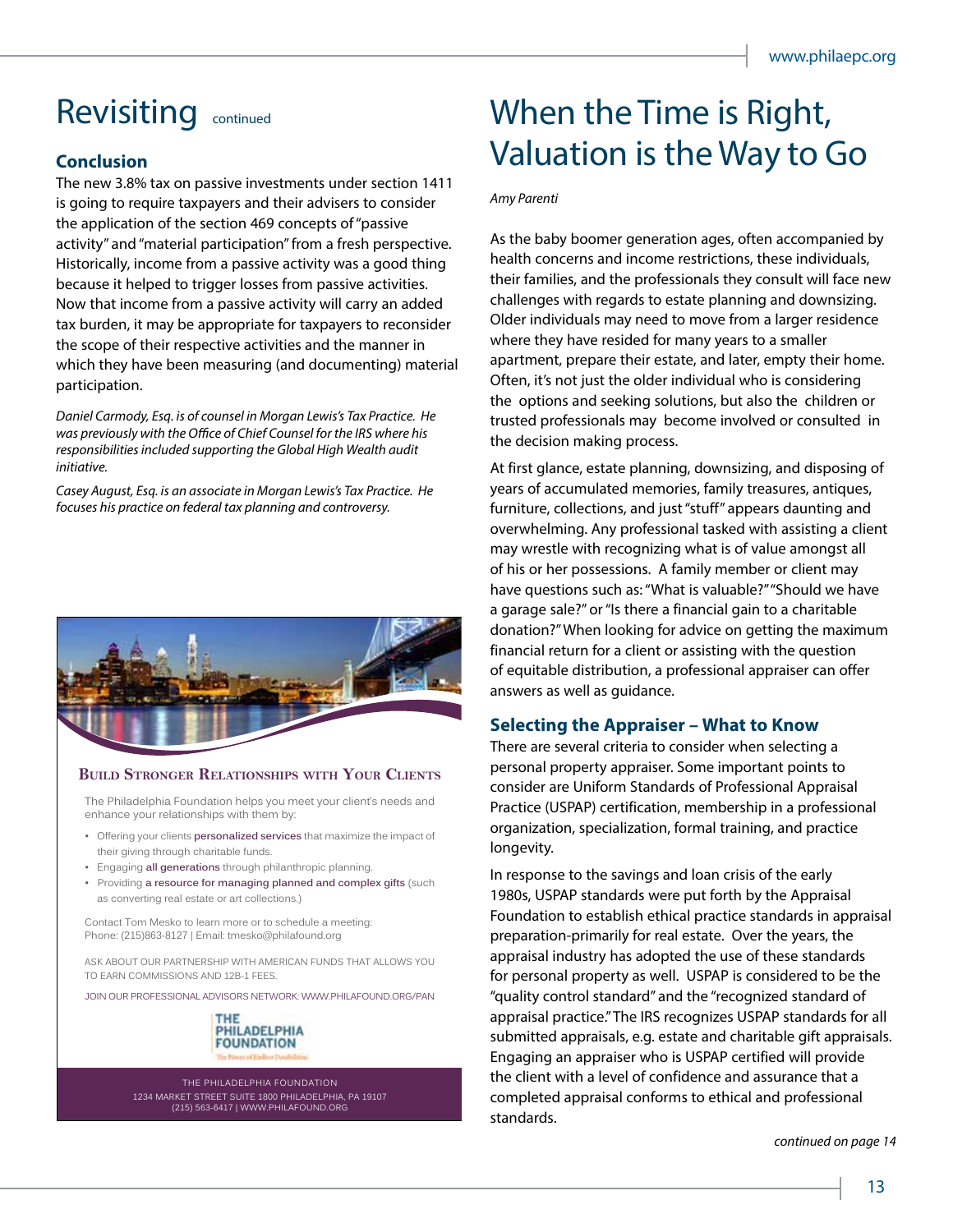### Valuation continued

There are several industry associations such as the American Appraisers Association (AAA), the American Society of Appraisers (ASA) or the International Society of Appraisers (ISA) that endeavor, through membership, to offer the public qualified and educated appraisers. These organizations offer USPAP training and testing, continuing education programs, advanced certification in practice areas and appraiser recommendations. It is recommended to ask if the appraiser is a member of one of these professional associations.

Personal property appraisers practice as independent practitioners, in group practices, or at auction houses. Some appraisers specialize in certain areas, i.e. Fine Art, Books & Ephemera or they may be generalists. It is important to know what type of property needs to be appraised so the appropriate appraiser can be engaged. Needless to say, for a fine art collection an appraiser whose specialty is art should be sought or if the client has a coin collection, an appraiser who specializes in coins should be considered. If the property has small collections or general household goods, a generalist would suffice.

Appraisal departments from auction houses often have specialists on staff that are excellent resources for identifying and valuing a variety of property. Moreover, auction house appraisers are regularly exposed to the current market in all areas as a result of the cyclical auction schedule, ensuring that their understanding of the market is current.

If a valuation is made as part of an estate planning process, consideration should be given to updating the appraisal on a regular basis. Values often change for many reasons and it is important to keep current with the ever-changing market. For example, in 2009 a set of "New" chairs by George Nakashima sold for \$3,500 while in 2011 a similar set sold for \$15,625.

When selecting an appraiser, the institutional nature of the record keeping should be factored into account. For this reason, the record keeping habits and capability of the appraiser should outlive the appraisal - the appraisal becomes a living document. This is usually best accomplished by a firm that is in the business of making appraisals on a regular basis.

#### **Making Choices – Keep, Gift or Sell**

Once an appraiser has been vetted and selected, the valuation process can begin with several options and approaches to solving the problem at hand.

Depending on an individual or family's needs, a formal appraisal which includes Fair Market Value (FMV) assessment of the household contents may be useful. This effort will have a cost associated with it in the form of an appraisal fee but results in a written document. The deliverable advantage

of an appraisal document is that it provides the client with an objective third party opinion of value and establishes unbiased guidelines for equitable distribution among family members.

Another option, usually available at auction houses, is an informal walk-through providing verbal estimates and indication of an item's salability. This option is usually not expensive but produces no documentation. The motive in either case is to gather details and information about value and each process will reveal current market trends, indicate property for possible sale and the appropriate market, answer questions of what is suitable for donation, settle questions of distribution and address what items should just be thrown away.

Once value has been assigned to individual items, the next step is usually distribution and/or disposal. Depending on the circumstances, this can be a simple process, a complex process or anywhere in between. The complexity of distribution can be further complicated by the numbers of decision makers involved – i.e. children, executors or beneficiaries. Very often, the best opportunity to minimize the impact of these elements is during the planning phases of the estate. Real estate, fungible securities and life insurance are the first and only items that decision makers allocate when addressing the distribution to beneficiaries. Tangible personal property is rarely considered in the planning stages of an estate. Another advantage of making these decisions far in advance is that, if the value of individual items is predetermined, balancing the equitable distribution decisions becomes less complicated. For example, there may be one item that has appreciated dramatically over the years. If this item is specifically bequeathed to a beneficiary, any inequity for the other beneficiaries can be made up in alternate forms – either from another piece of property in the estate or cash/ securities.

As part of estate planning, it may be desirable to donate or gift high value personal property to a suitable institution. In these circumstances and because the IRS looks for USPAP compliant documents, it is imperative to have an independent, objective, and USPAP compliant appraisal of that property. Decisions regarding the estate will have varying consequences when it comes to determining taxes, so careful attention must be paid when making these choices.

Disposal does not necessarily mean to throw away. Disposal may also mean selling either through auction or private sales. When considering how to sell the remaining property, it is important to be able to rely on an appraisal as a reasonable expectation of value. Of course it is important for family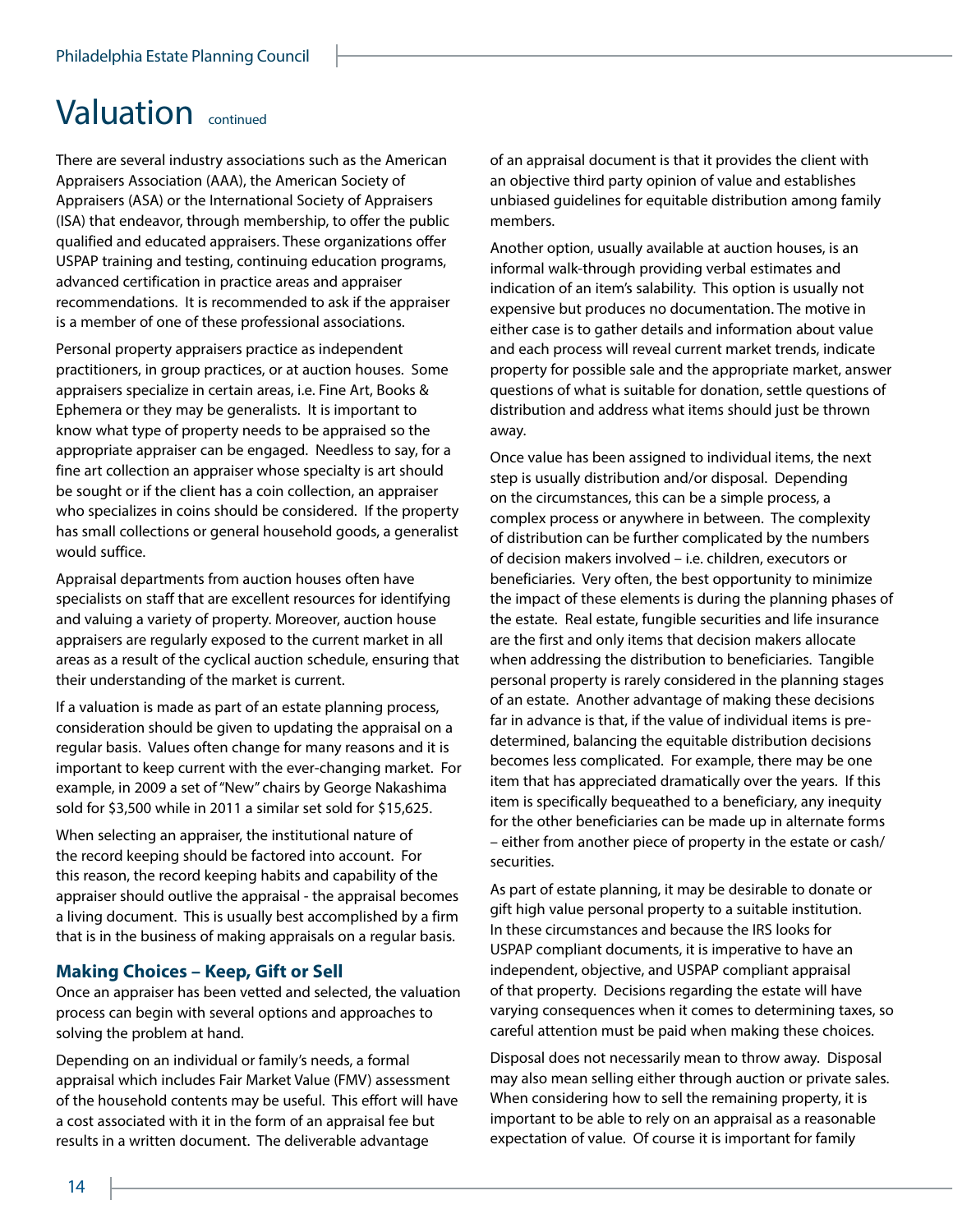### Valuation continued

members to remove any items they wish to keep before a sale is scheduled or a clean out occurs. Consideration should also be given to the costs of selling. An auction house has commissions and fees that will be deducted from the proceeds of the sale of the property. If the value of the property is relatively high, these costs tend to decrease. Conversely, if the value of the property is less, the relative costs are higher.

Most auctions will work very hard to promote salable property – think in terms of a widely held stock or bond there is always a market and this same logic holds for tangible personal property. However, there are differences. Collectible property is not offered with the same frequency as stocks and bonds. Generally, the market for a collecting interest is short lived – meaning only during the auction period.

Lastly, any remaining items that have little or no value may be donated or trashed. The appraiser will have access to resources in order to aid in the removal and disposal of property. This usually includes the physical cleaning out of the residence(s) leaving them 'broom clean'. It is important to note, auction is an efficient method of converting assets to cash.

#### **Examples of Personal Property/Market Trends**

Recently a Freeman's appraiser was contacted regarding a painted blanket chest that had previously been stored in a barn. After examination and research, it was determined to be a rare painted blanket chest by Johannes Spitler (1774- 1837) and sold at auction for \$350,500. In another case, a painting by Martha Walters was identified in an estate and sold at auction for \$70,000. At another recent estate appraisal, the daughter of a decedent was unaware of the value of a number of rings that had been owned by her mother. After the appraisal was completed, she learned their value was \$50,000. Of course the news is not always positive. Certain markets are depressed and the appraiser may be a bearer of bad news, e.g. the markets for upright pianos, mid-late 20th century cut glass, and calendar collector plates have suffered in recent years. While not every appraisal garners success stories, making the inquiry and understanding the value can make a big difference and sets expectations for the executor and or beneficiaries.

#### **Now You Know What to Do…**

When helping a client face the issues of aging and estate administration or the complexities of dispersing an estate's personal property, engaging an appraiser who is USPAP certified appraiser, knowledgeable, possibly a specialist, a member of a professional association and has demonstrated longevity is the solution for all the issues previously discussed. A professional appraiser will be able to address the question of value; find the best available market for items; supply the required legal documents; and provide the due diligence clients and family members deserve and expect. Accurate information provides decision makers more navigable paths to success and having the correct understanding of values and markets allows the advisor to work in concert with decision makers to answer the questions of estate planning, distribution, or sale. Whether the decision is made to sell at auction or private sale, donate, or distribute, understanding the value potential and the related challenges will offer professionals and clients the ability to make the most informed and appropriate decisions.

*Amy Parenti is a USPAP certified appraiser and is head of the appraisal department for Trusts & Estates at Freeman's, America's oldest auction house, in Philadelphia, PA. With a passion for art and a special interest in American silver, modern furniture and decorative arts, she previously worked as a specialist in the American Furniture & Decorative Arts Department. Amy currently acts as Freeman's regional representative for the Bucks County and Montgomery County and Princeton, NJ areas.*

### March Luncheon Program



*Sponsor Maurice Offit, speaker Anirban Basu and President Mark Eskin.*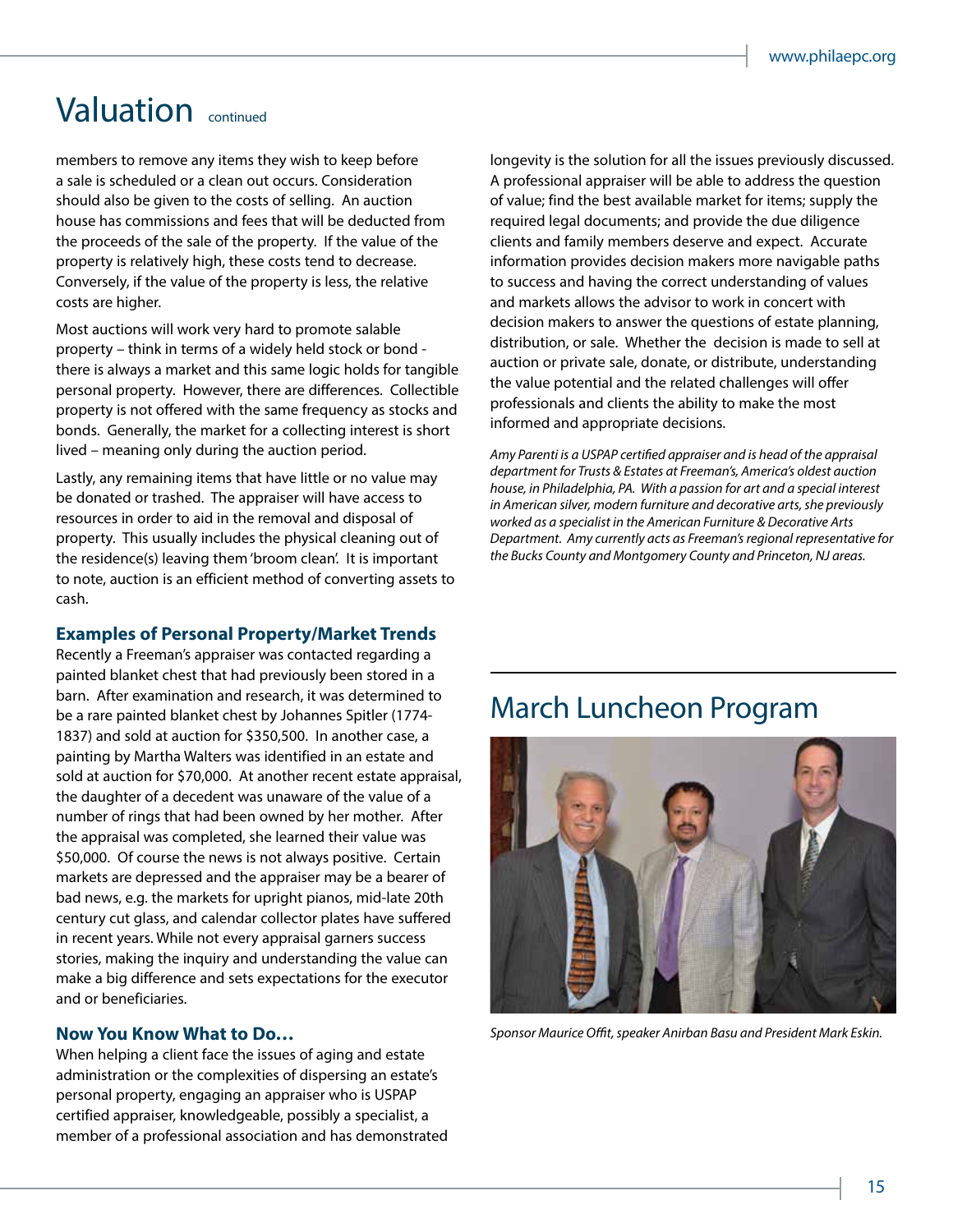### Life Insurance Planning: Common Issues to Watch Out For

*J.R. Burke, CLU,ChFC,CFP®* 

Life insurance is a powerful tool that can accomplish many important financial objectives. Through careful and thoughtful planning, life insurance can be used to effectuate a tax-free transfer of assets from one generation to the next, provide a tax-free benefit to employees, or indemnify a business from loss. However, if improperly managed, the policy proceeds may be inadvertently subject to estate, gift, or income tax.

The tax code is full of traps and pitfalls that are unique to life insurance and may be disastrous to the clients of an uninformed advisor. Understanding the constantly evolving landscape of life insurance products and tax laws, as well as how to avoid common issues that arise from planning mistakes, will allow advisors to maximize their value to clients.

#### **Improper Policy Ownership & Beneficiary Arrangements**

One of the most common mistakes occurs in the most fundamental part of any life insurance arrangement: who will own the policy and to whom will benefits be paid.

#### *Inclusion in Taxable Estate*

For smaller estates, the simplest arrangement can be for the insured to own the policy, naming the insured's estate as beneficiary. Unfortunately, this structure results in the life insurance proceeds being included in the taxable estate of the insured, with proceeds needlessly exposed to the claims of creditors of the estate. In addition, policy proceeds will be subject to the probate process which can be both expensive and time consuming.

This situation may also occur when the policy owner has named an individual as beneficiary without naming a contingent beneficiary. In the event the beneficiary predeceases the policy owner, policy death benefits may also be paid to the insured's estate. This problem can be easily avoided by naming contingent beneficiaries on the policy application.

#### *Forfeiture of Ownership*

In order to avoid inclusion of the policy proceeds in the taxable estate, clients may choose to have the policy owned by their adult children. While this arrangement does accomplish the objective of removing the policy from the

estate, potential negative consequences exist, including:

- A loss of control over the policy, including the ability to name the policy beneficiary. In order to avoid inclusion of the policy in the estate of the parent, the parent cannot maintain any incidents of ownership in the policy (effectively, any significant ownership power).
- A lack of creditor protection for the children, potentially exposing policy cash values that are in the policy to the claims of the children's creditors.
- A tax impact on the insured parent who opts to pay future insurance policy premiums. Such payments are considered gifts, resulting in potential gift taxation. In addition, premiums paid directly to the insurance company may not qualify for the annual exclusion.

A variation on this approach involves naming a spouse as owner and a child as a beneficiary. This is a common mistake with the potential for adverse tax consequences. When the owner, insured, and beneficiary are all different parties, the death benefit proceeds in the policy may be considered a taxable transfer from the owner to the beneficiary. For this reason, it is important that if the insured is not the owner, the owner and beneficiary are the same.

#### *Irrevocable Life Insurance Trust*

A common method of keeping life insurance proceeds out of an estate, while ensuring that the estate has the necessary amount of liquidity, is to create an irrevocable life insurance trust (ILIT). An ILIT can remove assets from the grantor's and surviving spouse's estates, and can also make the insurance proceeds available to meet the needs of both the surviving spouse and the decedent's estate (e.g., the trust can purchase illiquid assets from the estate to provide liquidity). It is generally best for the trust document to allow the trustee to apply for, own, and be the beneficiary of the insurance policy.

As an alternative to having a trust purchase the policy, the insured may choose to transfer an existing policy to a trust. Unless done carefully, such a transfer can have adverse tax consequences:

- A gift of a policy or funds to an irrevocable life insurance trust is a taxable event.
- A policy gifted to a trust within three years of death will be included in the taxable estate of the decedent.

#### **Transfer-for-Value**

A mistake to avoid in life insurance planning is the inadvertent violation of the "transfer-for value" rule. This problem occurs when an interest in a life insurance policy is transferred to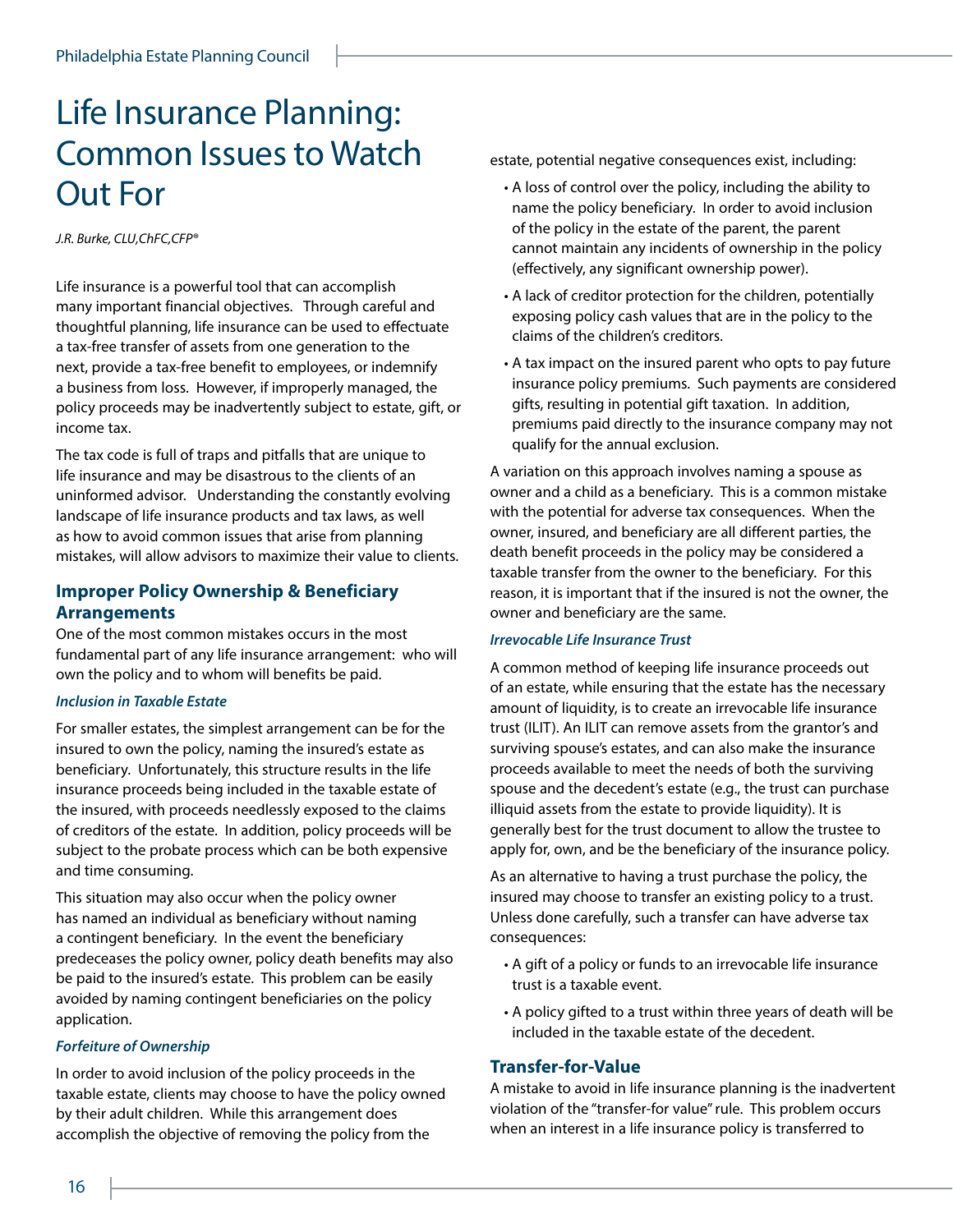### Life Insurance continued

another party in exchange for "valuable consideration." In most circumstances, life insurance death benefits are payable free of income tax. However, if the transfer-for-value rule is violated, the death benefit proceeds are taxable.

Transfer is broadly defined to include any transfer of a right to receive all, or part, of a life insurance policy. A transfer of the ownership of a policy does not have to occur for a transfer to take place. For example, a transfer-for-value violation can be triggered by naming someone as the beneficiary in exchange for valuable consideration.

Consideration is also broadly defined. While it is clear that a transfer-for-value violation occurs when an individual transfers the ownership of his or her policy in exchange for cash, money does not need to change hands for the rule to apply. A mutual promise can be enough to cause the transferfor-value rule to apply. For example, the change of policy ownership or beneficiary designation from a business to a shareholder to fund a cross-purchase buy-sell arrangement will trigger the rule because the promise to buy the stock is deemed to be the consideration.

There are exceptions to the transfer-for-value rule. If a transfer for valuable consideration occurs, the death benefit proceeds will not be subject to income tax if the transfer is made to the following exempt transferees:

- The insured, including a Grantor Trust created by the insured<sup>1</sup>
- A partner of the insured
- A partnership in which the insured is a partner or
- A corporation in which the insured is an officer or shareholder
- A transfer in which the basis of the policy in the hands of the transferee was determinable in part by reference to the basis of the policy in the hands of the transferor

#### **1035 Exchanges**

An advantage of owning a permanent life insurance policy is the ability to exchange the policy for a new contract. Section 1035 of the Internal Revenue Code allows such exchanges to occur without requiring the policy owner to recognize any gain that has accumulated, instead allowing the basis and gain to be carried over to the new insurance policy. Advisors need to be aware of limits on non-recognition treatment and a tax trap that exists for a Section 1035 exchange of life insurance policies with outstanding policy loans.

#### *Permitted Exchanges*

Section 1035 specifically provides that no gain or loss shall be recognized on the exchange of:

- (1) A contract of life insurance for a) another contract of life insurance, b) an endowment<sup>2</sup>, c) an annuity contract, or d) a qualified long-term care insurance contract
- (2) A contract of endowment insurance for a) another contract of endowment insurance which provides for regular payments beginning at a date not later than the date payments would have begun under the contract exchanged, b) an annuity contract, or c) a qualified longterm care insurance contract
- (3) An annuity contract for a) another annuity contract or b) a qualified long-term care insurance contract
- (4) A qualified long-term care insurance contract for another qualified long-term care insurance contract

As noted above, a life insurance policy can be exchanged for an annuity or endowment; however, Section 1035 does not permit an annuity or endowment to be exchanged for a life insurance policy. This is because the intent of Section 1035 is to allow for tax-deferral, rather than tax elimination. For example, if an annuity or an endowment is exchanged for a permanent life contract, any gain in the contract at the time of exchange would be currently reportable (if the annuity or endowment were to mature, the proceeds would be taxable). By exchanging an annuity or endowment for income tax free life insurance death benefit proceeds, the owner would avoid tax on the gain simply by holding on to the new policy until death.

#### **Same Insured Requirement**

Case law and various Private Letter Rulings from the Internal Revenue Service (IRS) have indicated that in order for Section 1035 to apply, the insured in the new contract must be the same as the insured in the old contract. This requirement prohibits certain exchanges from qualifying:

- A single life contract cannot be exchanged and combined with a new insured for a joint life contract<sup>3</sup>
- Two single life contracts cannot be exchanged for a joint life contract $3$

*continued on page 18*

*2 An Endowment contract is defined as a contract with an insurance company which depends in part on the life expectancy of the insured, but which may be payable in full in a single payment during his life. 3 Letter Ruling 9542037*

*1 Letter Ruling 201235006*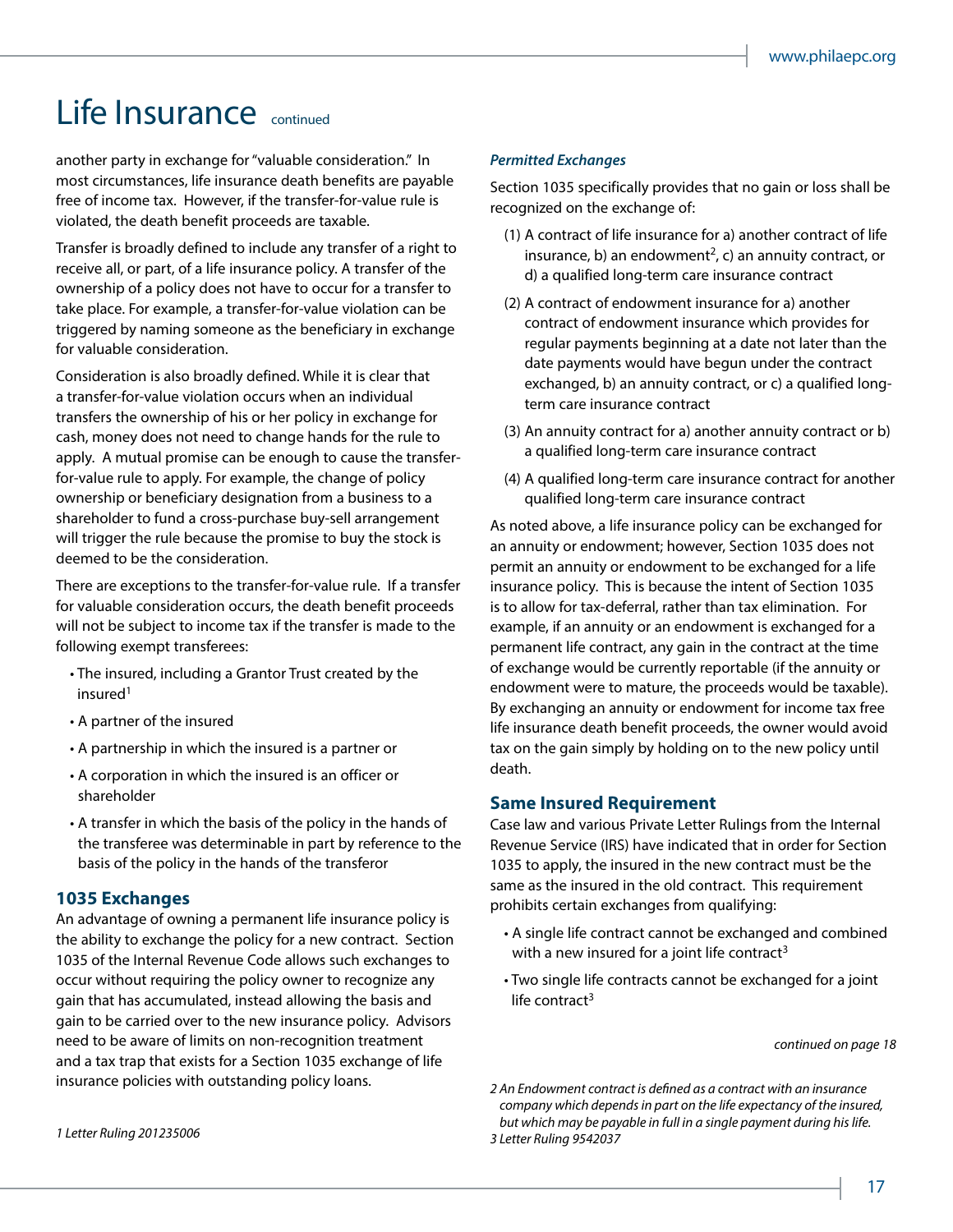### **Life Insurance** continued

However, case law has indicated Section 1035 does apply when a joint life policy is exchanged for a single life policy following the death of one of the insureds<sup>4</sup>. Note that while such an exchange may be permissible, the life insurance carriers involved may not always be able to administratively accommodate this type of request.

In addition, exchanging one policy into two or more new policies may or may not qualify for tax-free treatment under Section 1035<sup>5</sup> and, once again, the life insurance carriers involved may not always be able to administratively accommodate this type of request.

#### **1035 Exchanges of Policies with Outstanding Loans**

Policy owners must take care when exchanging a policy with an existing policy loan. Exchanges with existing loans may result in an unintended tax consequence. The IRS has successfully argued that the release of any debt in the exchange of a life insurance policy should be considered taxable to the policy owner<sup>6</sup>.

Technically, the release of such debt is classified as "boot". The name boot comes from the idea that through the exchange the policy owner would be receiving a new policy as well as relief from policy indebtedness "to boot".

When there is a loan against an existing policy, it may be possible for the insurance carrier to issue a new policy subject to the same amount of debt (i.e., carry over the loan from the old policy to the new).

In some instances, policy owners may wish to pay off the loan either prior to or immediately following the exchange, using either an outside source of funds or, in some cases, a withdrawal from the policy itself. Again, care must be exercised to avoid adverse tax consequences. The IRS has successfully argued that the retirement of the loan in close proximity to the exchange is a step-transaction intended to circumvent the taxation of boot<sup>7</sup>. It is therefore inadvisable to consider retirement of the loan and the 1035 exchange as parts of the same decision.

The rules surrounding loan repayment in and around the time of a policy exchange are complex and each case must be evaluated on a facts and circumstances basis. Insurance carriers may differ in their interpretation of what constitutes

- *5 Conway v. Commissioner, 111 TC 350 (1998)*
- *6 Treasury Regulation § 1.1035-1(c); Internal Revenue Code 1031(b) and(c)*
- *7 Letter Ruling 8905004 & Letter Ruling 9141025*

a "close-proximity" series of events. As the insurance carrier bears the responsibility of reporting taxable events to the IRS, it is ultimately the carrier (and not the policy owner) that must determine what amount of gain, if any, is reported. Advisors are wise to avoid any transactions that could be construed as close-proximity and related, especially if they occur within the same 12 month period. In addition, surveying the insurance carrier(s) involved as to how the exchange will be reported for tax purposes prior to the exchange may help avoid unintended tax consequences.

#### **Modified Endowment Contracts** *Background & History*

In the tax reform era of the mid 1980s, Congress focused on what was perceived to be an abuse of the tax-favored aspects of permanent life insurance contracts. Specifically, it was believed that life insurance policies that featured tax-deferred accumulation were no longer being used primarily for life insurance protection and were instead being used as taxfavored investment vehicles.

In response, effective June 20, 1988, life insurance policies that fail to meet the definition of life insurance under Section 7702 of the Internal Revenue Code are reclassified as Modified Endowment Contracts (MECs). Once a contract has been classified as a MEC, it will forever be deemed a MEC, and any contract it is exchanged for will be deemed a MEC.

#### *Classification as a MEC*

A contract will be classified as a MEC if, at issue, it fails the "Seven-Pay" test described in Internal Revenue Code Section 7702A. This test effectively compares the amount of premium paid into the life insurance policy to the amount of premium necessary to obtain a specific death benefit.

#### *Material modification*

In addition to being subject to MEC testing at policy inception, the seven-pay test will be re-administered upon the occurrence of any event which materially modifies the life insurance contract. Such modifications may include, but are not limited to:

- A reduction or increase in the policy's death benefit
- A conversion of a term policy to a permanent life policy
- An exchange of a permanent life policy for another life policy, whether or not the exchange is tax free under Section 1035

#### *Consequences of a MEC*

A MEC is similar to a life insurance contract in all aspects except for the following:

*<sup>4</sup> Letter Ruling 9248013 and Letter Ruling 933040*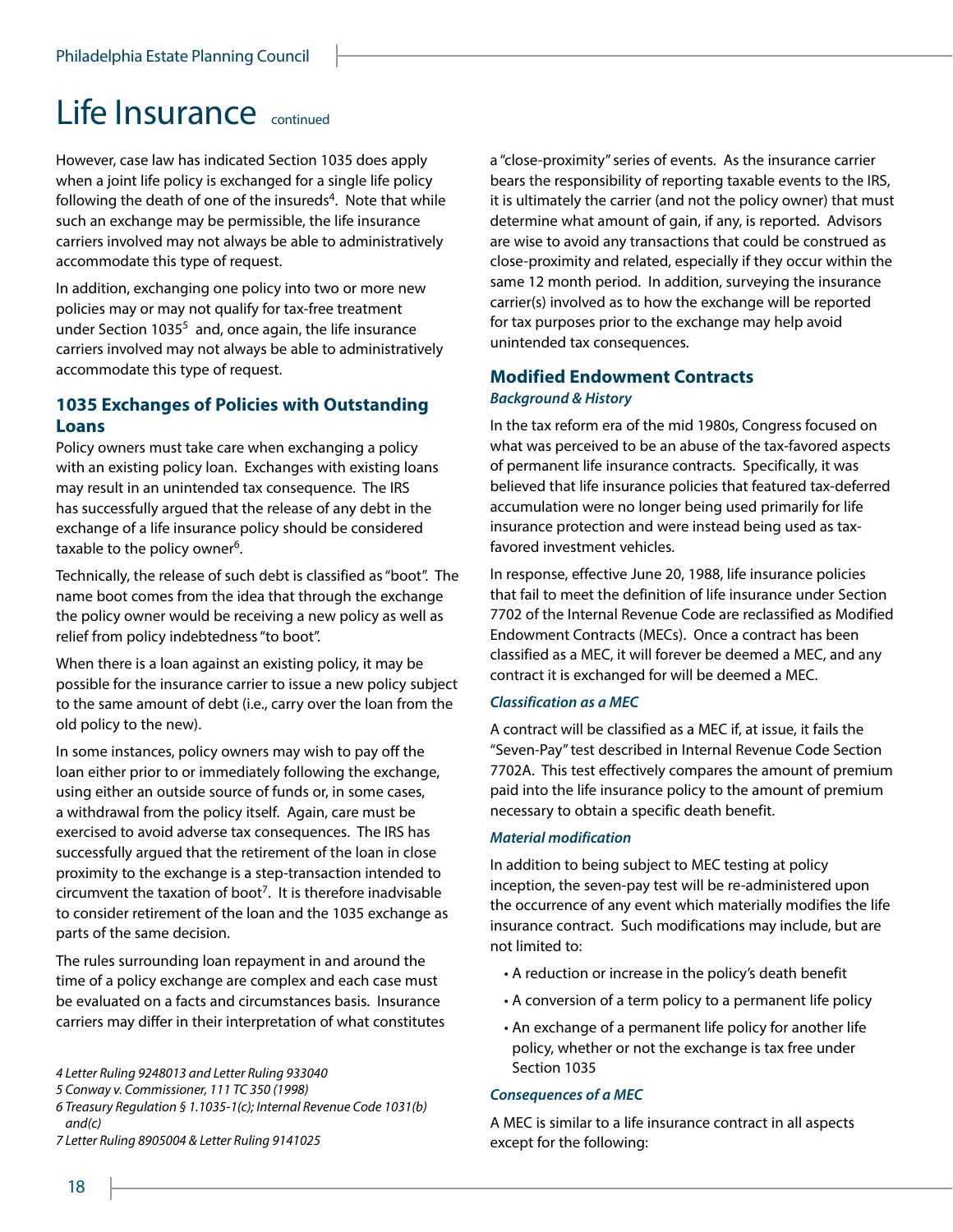### Life Insurance continued

- Lifetime distributions from MECs are taxable as ordinary income until the distributions exceed the gain in the MEC, (i.e., on a Last In, First Out basis)
- Policy loans and pledges of MECs as collateral for loans are taxed as MEC distributions
- A 10% penalty tax is imposed on the includible amount of the MEC distribution, with limited exceptions (e.g., the MEC owner is disabled or over age 59 ½)

#### **Conclusion**

The proper management and administration of life insurance policies is critical to avoiding unwelcome surprises that could derail an advisor/client relationship. It is important for advisors to be familiar with the common errors that occur. When in doubt, it is in the advisor's best interest to consult with an experienced life insurance professional that can provide the insight and experience necessary to produce successful results and help reinforce client relationships.

*J.R. Burke is the Founding Principal of Perspective Financial Group LLC, located in Berwyn, Pa. Mr. Burke is a Board Member of the Philadelphia Estate Planning Council.*

Member News

Children's Literacy Initiative (CLI) announces **David J. Bloom, JD, CFP, Senior Relationship Manager, Hawthron, PNC Family Wealth**, as its new chair of the board of directors. He looks forward to building on CLI's successes as they continue to partner with educators and the community to ensure that more low-income children are reading on grade-level by third grade.

**J.R. Burke, CLU, ChFC, CFP, Principal - Perspective Financial Group LLC**, was named to Philadelphia Magazine's 2012 Five Star Wealth Manager List for the second consecutive year. These wealth managers who make this list provide exceptional service and overall satisfaction for their clients. This level of excellence is achieved by fewer than 7 percent of the wealth managers in our area. J.R. was selected as a winner under the category of Financial Planning.

**Eileen Dougherty, CTFA, CFP®, AEP®, ChFC®** joined **Hawthorn, PNC Family Wealth**, as Senior Vice President and Senior Relationship Manager in the Philadelphia Office. She works closely with other Hawthorn Relationship Managers, Investment Advisors, Wealth Strategists and other advisors to **The Philadelphia Estate Planning Council Thanks Our Platinum Sponsors**



deliver Hawthorn's integrated wealth management experience to a limited number of families and individuals.

PEPC President **Mark R. Eskin** and his business partner **Edward S. Blumenthal** of **Stedmark Partners at Janney Montgomery Scott LLC** were named as two of the "Top 1,000 Financial Advisors in America" (and top 40 in Pennsylvania) by Barron's, in its February 16, 2013 issue.

**Glen Reyburn, AEP, Univest**, has been awarded the Accredited Estate Planner (AEP®) accreditation. The AEP® accreditation is a graduate level specialization in estate planning that is in addition to professional credentials already recognized within the various disciplines of estate planning. It is awarded by the National Association of Estate Planners & Councils (NAEPC) to recognize estate planning professionals who meet stringent requirements of experience, knowledge, education, professional reputation and character.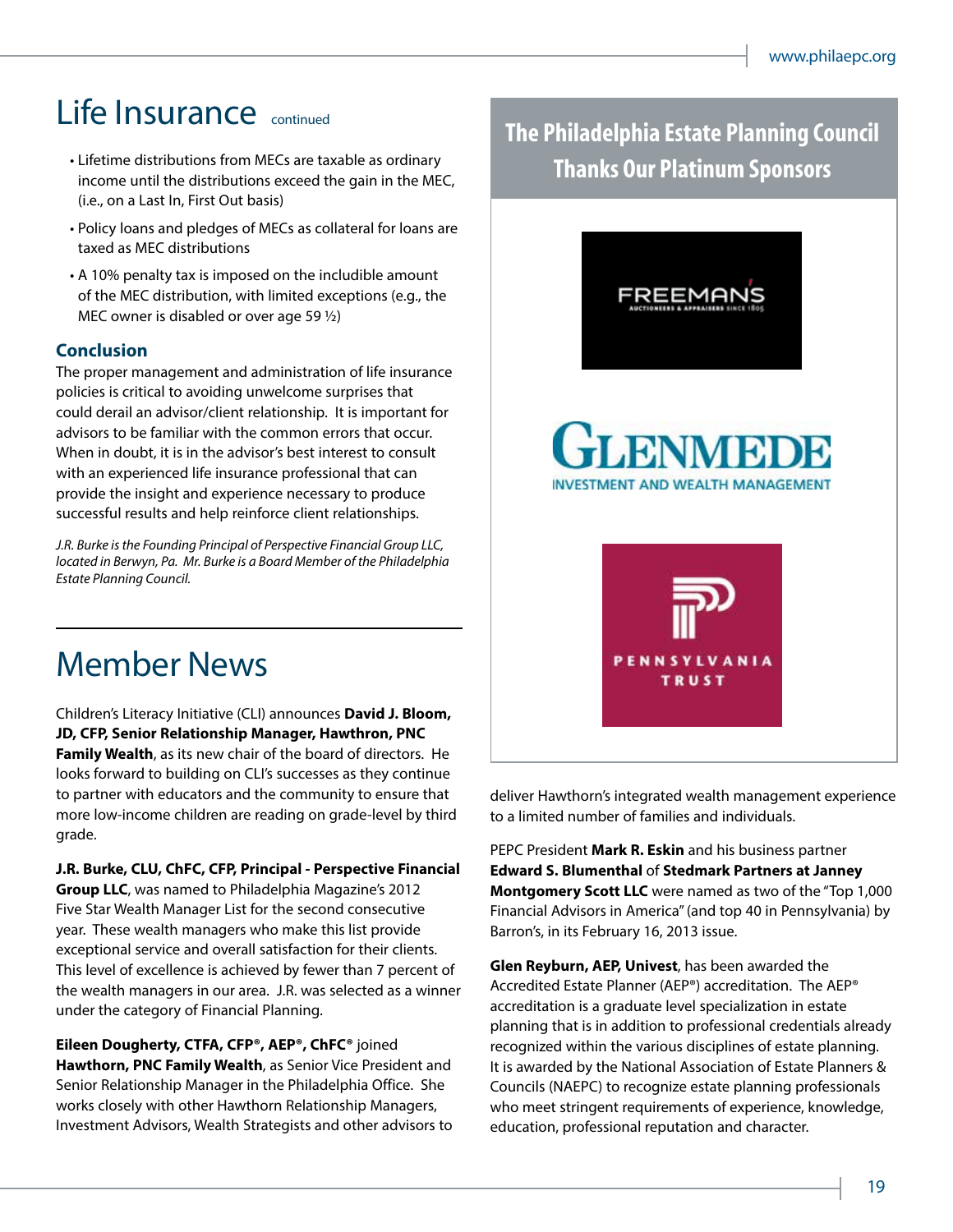## 2012 PEPC DISTINGUISHED ESTATE PLANNER

The Philadelphia Estate Planning Council presented its 2012 Distinguished Estate Planner Award to Robert J. Weinberg, Pepper Hamilton LLP. This award was presented at the February 19 luncheon meeting at The Union League of Philadelphia. The purpose of this award is to honor an individual for outstanding contributions in the field of estate planning.

Robert J. Weinberg is of counsel with Pepper Hamilton LLP, concentrating in estate and business planning and estate administration.

Mr. Weinberg is a fellow of the American College of Trust and Estate Counsel and a member of the American and Pennsylvania Bar Associations' Section of Real Property, Probate and Trust Law. In addition, he is a past president of the Philadelphia Estate Planning Council and served on its board of directors from 1991 to 2005. He is a member of the board of directors of the Myelodysplastic Syndromes Foundation. Mr. Weinberg serves on the board of The Lankenau Hospital Foundation, and he is a member of the

Foundation's Operations Committee. He is also a member of the board of Main Line Health Real Estate, LP, an entity that manages and develops the real estate assets of a nonprofit hospital system.



*Mark Blaskey presents Robert Weinberg with the 2012 Distinguished Estate Planner Award*

# *Your clients value your advice.*  **You can count on ours.**

Managing wealth is not an independent **STRATEGIC** process. It takes strategic advice and integrated service from the right mix of  $\Box$  ADVICE professional advisors. At Wilmington



Trust, we help advisors develop truly custom- ized wealth management solutions for

clients with multi-faceted needs. Through this collaborative environment built on mutual respect, you have access to the specialized expertise your clients require —from the partner you can trust.

Call **Tim Gillespie** at **610.520.8470.**



WEALTH ADVISORY

©2013 Wilmington Trust Corporation, an affiliate of M&T Bank.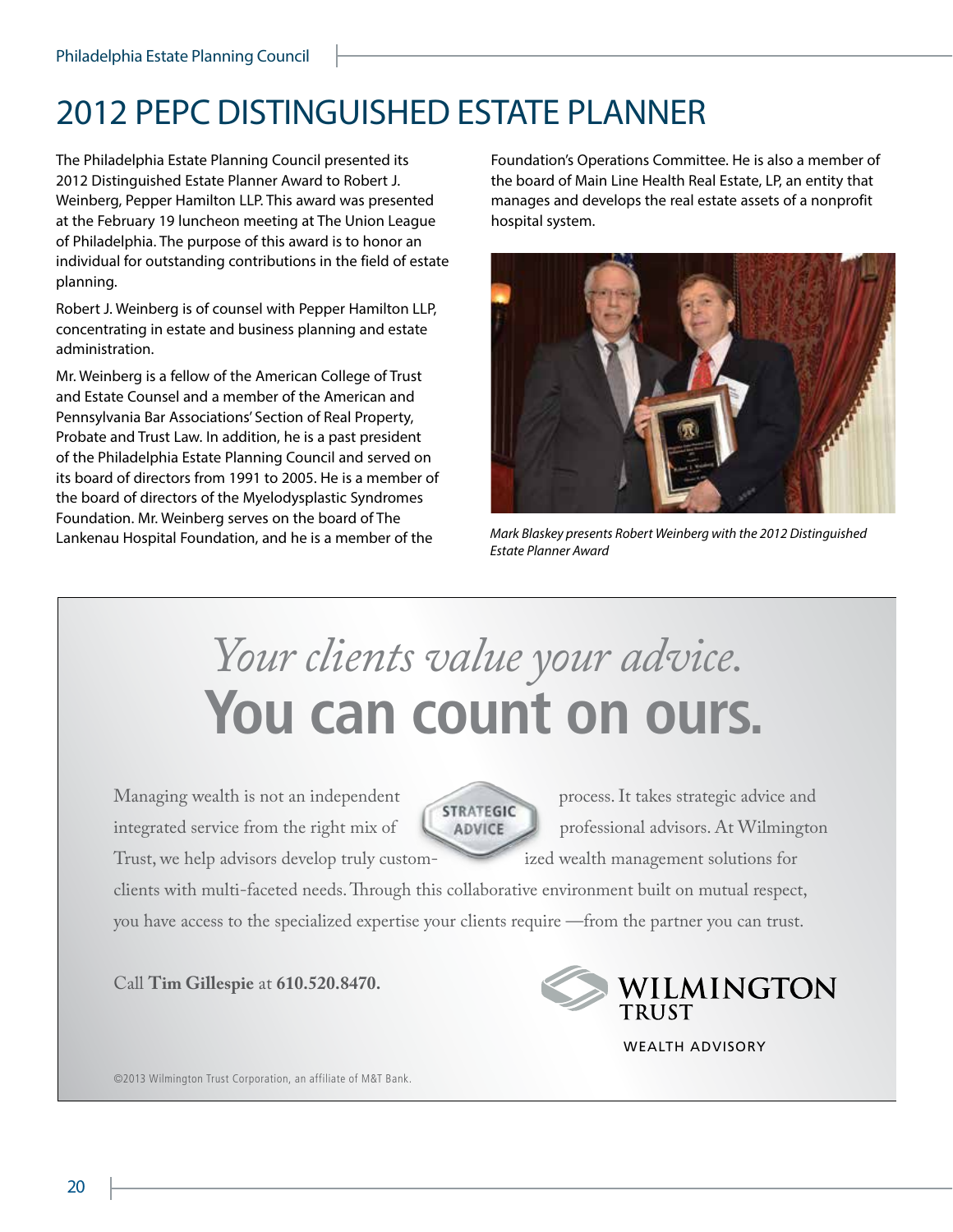

## Welcome New Members

Brandon G. Baker Deloitte Tax, LLP Mark J. Braverman eMark Financial Olga Briker **Haverford College** Ricardo Cantu Harrison Jacobs Toner Driscoll Group Averill Jarvis **Averill** Jarvis **Pitcairn** Loren Kagan **Kagan Kagan Kagan Kagan Kagan Kagan** Kagan Kinancial Timothy B. Laffey Timothy B. Laffey Jeanna Lam Law, LLC Kathleen Maloles **L** & M Law, LLC Madeline Martin Theresa Massarella PNC Bank Thomas R. McDonnell WTAS LLC Matt Panarese **Matt Panarese** Wilmington Trust Amy C. Quigg **KMS** Law Offices Kris Shaw **PLAN of PA** Amy S. Ufberg **Dechert LLP** Daniel A. White, CFP, CRPC Ameriprise Financial

Peter J. Bietz, Esq. Spector Gadon & Rosen P.C. Ilona Brandt-Tom **Physician Planning Group** Geraldine T. Broadbent **Stratton Management Company/Semper Trust Company** William F. Denney Newton One Advisors, LLC Mark Hasenauer **PNC Wealth Management** Caroleigh Haw Shore Medical Center Foundation Melissa D. Kaiser Pennsylvania Academy of the Fine Arts Matthew Lakofsky **Charlot Citrin Cooperman & Company, LLP** Ronald Lebovits **Exercise 2** Exercise 2 Zarwin Baum Devito Kaplan Schaer & Toddy Anne Marie Levin **Anne Marie Levin** Key National Trust Company of Delaware

Michael K. McCourt **BNY Mellon Wealth Management** Mary-Helen McCulloch **Archoicese of Philadelphia** Christin L. Phillips **Appraisers & Planners**, Inc. Michael Reynolds Boenning & Scattergood, Inc. Linda Richman **American Technion Society** Clark D. Robertson Wilmington Trust Company Tom Yates The Children's Hospital of Philadelphia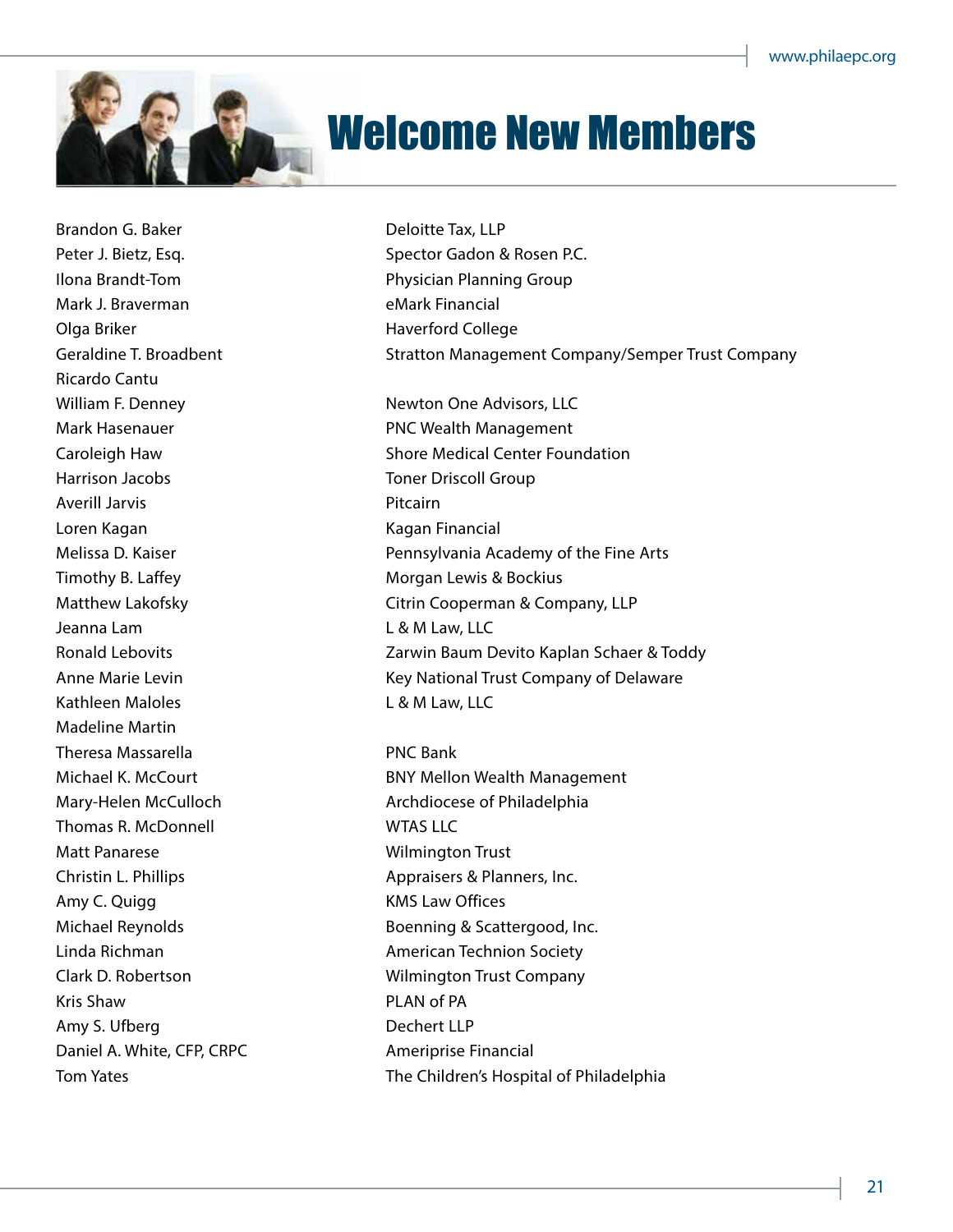### Thanks to our committee volunteers

#### **Annual Meeting**

**Samuel T. Freeman, III, Co-Chair William H. Haines, IV, Co-Chair Awards**

Mark S. Blaskey, Esq. Michael Bonventure, CPA, CFP Lawrence Chane Mark Eskin Albert Gibbons, CLU, ChFC, AEP Kathleen Kinne Alan Mittelman, Esq. Douglas Simon, MD Scott S. Small, JD Rebecca Rosenberger Smolen, Esq. **Andrew Wilusz, ASA, Chair Ethics** Matthew H. Allen Angela M. Ducker, CPA Ronald F. Duska, PhD Samuel T. Freeman, III Linda C. Henry Kelly A. Johnson **Skip Massengill, Co-Chair** Melinda Rath, Esq. **Peggy M. Robus, CPA, MT, Co-Chair** James E. Shaw, Esq. Gordon Wase J. William Widing, III **Membership** Carol Alesi Robert A. Bacine, Esq. Kristen Behrens Michael Bonventure, CPA, CFP Jean Brooks Ron Clark Peter Corrado Juanita DiMattesa, CPA Eileen Dougherty, CTFA, CFP, AEP, ChFC Kenneth Foley David A. Gaynor, II Andrew J. Haas, Esq. William H. Haines, IV Philip V. Jodz Betsy J. Joyce, CPA, MBA, MT Kara Kessinger John B. Linvill, Jr.

Jay Perlman Isabel A. Pryor Emily J. Reich Huldah A. Robertson, CFP Peggy M. Robus, CPA, MT Alexander Sanford Kevin W. Sheehan Adam T. Sherman **Douglas Simon, MD, Vice Chair** Scott S. Small, JD **Rebecca Rosenberger Smolen, Esq., Chair** Dennis Springer Laura Weiner Tim Zeigler **Newsletter** Michele L. Ahwash, CFP, CTFA, AEP Charles M. Aulino Robert S. Balter **David J. Bloom, JD, CFP, Co-Chair** John T. Boxer Sarah Chappell Richard Davis **Andrew J. Haas, Esq., Co-Chair** Holly Isdale Madeline T. Janowski, CPA Susan H. Kavanagh Matthew A. Levitsky, Esq. Joel S. Luber, Esq. Kevin Manning, CFP Skip Massengill John F. McCabe Alan Mittelman, Esq. Jeffrey Podraza, CLU, ChFC Richard M. Schwartz David F. Smith Frank Spezzano, CLU, ChFC, MSFS **Nominating**  John T. Boxer Eileen Dougherty, CTFA, CFP, AEP, ChFC **Mark Eskin, Chair** Albert Gibbons, CLU, ChFC, AEP Scott Isdaner Kathleen Kinne Alan Mittelman, Esq. Douglas Simon, MD Scott S. Small, JD Rebecca Rosenberger Smolen, Esq. **Programs** Georgia Z. Beit, J.D. Mark S. Blaskey, Esq. David J. Bloom, JD, CFP Michael Bonventure, CPA, CFP

John T. Boxer Alan M. Brecher J.R. Burke, CLU, ChFC, CFP Lawrence Chane Deborah L. Chiumento Richard Davis Mark Eskin Michael L. Feinman Samuel T. Freeman, III Albert Gibbons, CLU, ChFC, AEP Regan M. Greco, Esq Andrew J. Haas, Esq. William H. Haines, IV Susan Harmon, Esq. Holly Isdale Scott Isdaner Philip V. Jodz Antony Joffe **Kathleen Kinne, Chair** Craig Lichtman, MD, MBA Hal S. Margolit, CPA Alan Mittelman, Esq. Maurice L. Offit Jeffrey Podraza, CLU, ChFC Melinda Rath, Esq. Cliff Schlesinger, Esq. Howard Silverman, CLU, ChFC, CAP Douglas Simon, MD Scott S. Small, JD **Rebecca Rosenberger Smolen, Esq., Vice Chair** William Thompson Margarita Tulman, Esq. **Roundtable John T. Boxer, Co-Chair J.R. Burke, CLU, ChFC, CFP, Co-Chair Social** Victoria Beerer Donald P. Best William Brams Frank Branca, Jr. J.R. Burke, CLU, ChFC, CFP Joseph J. Dimaio, Jr. Kenneth Foley McKenzie Frankel, CFP Samuel T. Freeman, III Chad Friedman, CFP, CRPC Morris Gocial, CPA/CFF, CVA, CrFA Sheila K. Gorman, CPA/ABV, ASA, CVA Regan M. Greco, Esq William H. Haines, IV Jerry M. Jevic Marc S. Klebanoff, CPA **Mary LeFever, Co-Chair**

Robin E. Manix Frank J. Marcucci, Jr. Hal S. Margolit, CPA Rise P. Newman, Esq. Ronald L. Noll Mary Lisa O'Neill

Michael Paul, JD, LLM, CFP, CLU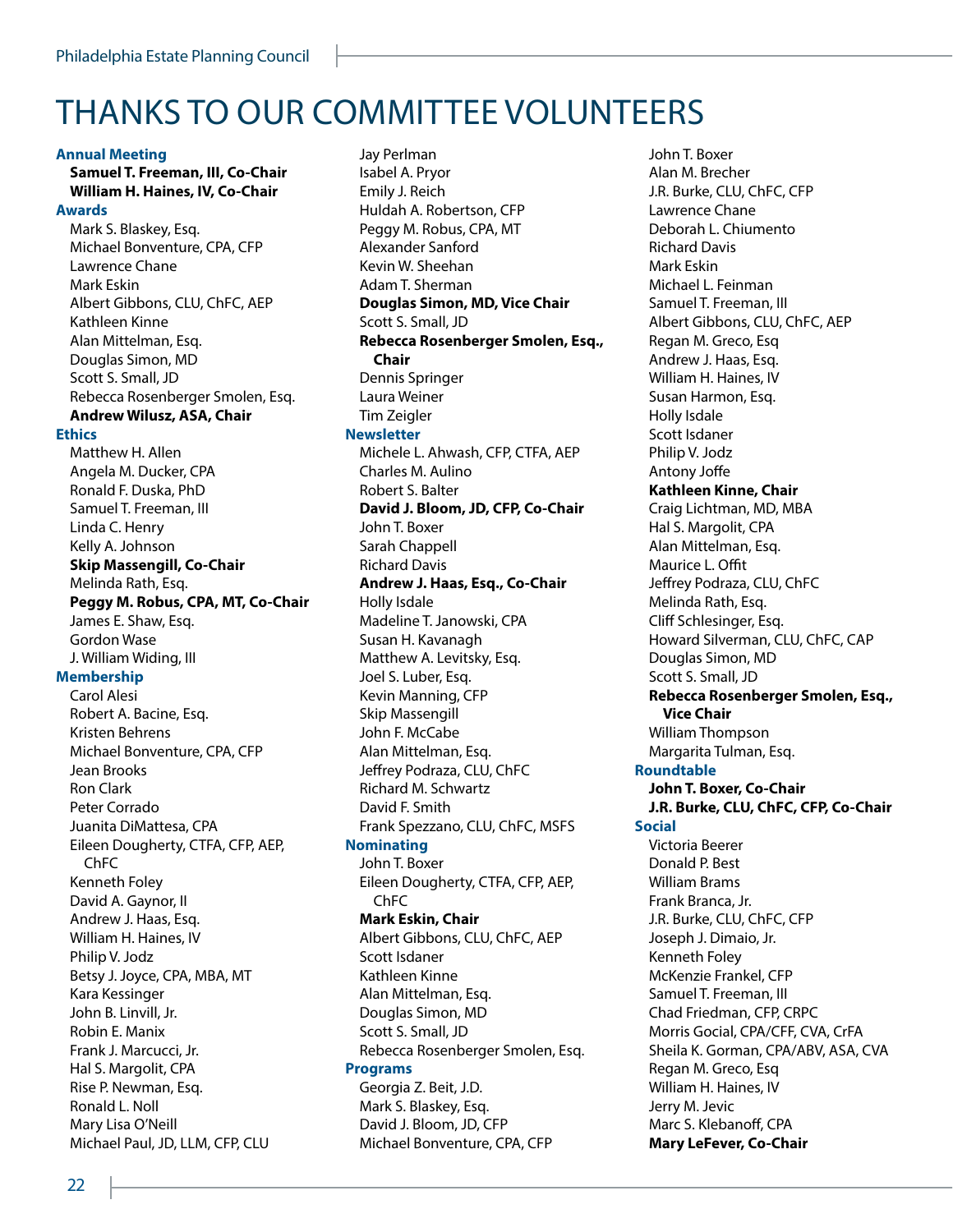Gary P. Lux, CLU, ChFC, CFP Kenneth Mann, CPA, MST Kevin Manning, CFP Angela M. Massey Kit McCarty, CEBS, REBC, AIF, C(k)P Megan McCrea Frank Merenda Robert Miller, CLU, ChFC Vince Mitchell, CLU, ChFC **Rise P. Newman, Esq., Co-Chair** Jay Perlman Huldah A. Robertson, CFP Peggy M. Robus, CPA, MT Lawrence S. Tundidor, AAMS, AWMA Walter H. Van Buren Peter J. Verdi David Watson, CLU, ChFC, AEP Laura Weiner Daniel J. Weiss Tim Zeigler Matthew J. Zonies, JD

#### **Sponsorship**

Joseph J. Dimaio, Jr. Peter Corrado Chad Friedman, CFP, CRPC Andrew J. Haas, Esq. Jerry M. Jevic Kathleen Kinne Skip Massengill **Alan Mittelman, Esq., Chair** Jay Perlman **Huldah A. Robertson, CFP, Vice Chair** Peggy M. Robus, CPA, MT Lawrence S. Tundidor, AAMS, AWMA Richard M. Schwartz Douglas Simon, MD

Nina B. Stryker, Esq. Andrew Wilusz, ASA **Technology** Alyse N. Blumberg, MEd, CLU, ChFC, CASL, CLTC Michael Bonventure, CPA, CFP Steven Fleisher Chad Friedman, CFP, CRPC Neil Hunt **Philip V. Jodz, Co-Chair** Kathleen Kinne Gary P. Lux, CLU, ChFC, CFP Robin E. Manix Skip Massengill Henry J. Miller, III Anthony Mills Jay Perlman Huldah A. Robertson, CFP Jeffrey Podraza, CLU, ChFC Jordan A. Rosenblatt **Richard M. Schwartz, Co-Chair** James E. Shaw, Esq. David F. Smith Will Spruance David Watson, CLU, ChFC, AEP **Women's Initative** Michele L. Ahwash, CFP, CTFA, AEP Georgia Z. Beit, J.D. Alyse N. Blumberg, MEd, CLU, ChFC, CASL, CLTC Jean Brooks Kara A. Chickson **Deborah L. Chiumento, Co-Chair** Eileen Dougherty, CTFA, CFP, AEP, ChFC Phyllis Horn Epstein Roz Gibbons

Sharon M. Greenberg, MS, CPA Susan Harmon, Esq. Kathleen S. Huang Lynn M. Ierardi, JD Holly Isdale Jane M. Kerr Michele A. Leahy, MS Jeannette M. Leighton, CPA Kit McCarty, CEBS, REBC, AIF®, C(k)P® Mary-Helen McCulloch Terri McDermott, ChFC CLU CLTC Erin E. McQuiggan, Esq. Patricia Meller Rose R. Moroz, ASA Carolyn B. Nagy Carol Neilson Jay Perlman Mary Lisa O'Neill Beth N. Packel Emily J. Reich Peggy M. Robus, CPA, MT Lawrence S. Tundidor, AAMS, AWMA Stephanie E. Sanderson-Braem, Esq. Patricia Seelaus Rebecca Rosenberger Smolen, Esq. **Nina B. Stryker, Esq., Co-Chair** Ruth Tanur, CPA Margarita Tulman, Esq. Marguerite Weese Daniel J. Weiss Barbara J. Wolf Karlyn Wright Gretchen M. Zierolf, CFP Gary P. Lux, CLU, ChFC, CFP

### ANNUAL MEETING AT THE BARNES FOUNDATION

*Thursday, May 9, 2013 – For more information please go to www.philaepc.org*

### *"Why Art is Different: The Life Cycle of Art Ownership"*

| Speakers: | Jo Backer Laird                               |
|-----------|-----------------------------------------------|
|           | Patterson Belknap Webb & Tyler LLP            |
|           | New York, NY                                  |
|           |                                               |
| Agenda:   | $4:30 - 5:00$ p.m. - Registration             |
|           | 5:00 - 7:00 p.m. - Remarks and Program        |
|           | 7:00 - 9:00 p.m. - Reception & Gallery Access |

**Peter Stern** McLaughlin & Stern LLP New York, NY